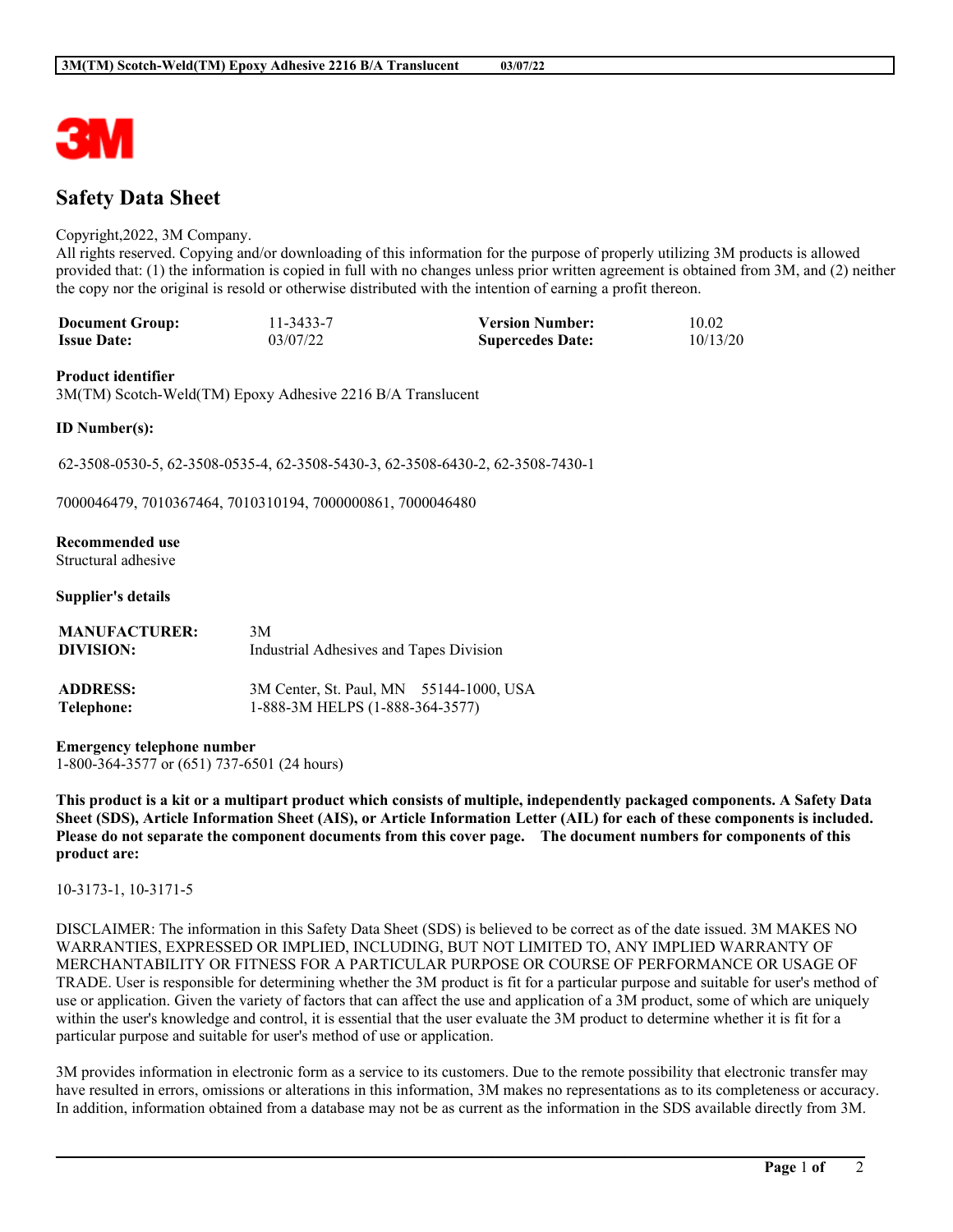**\_\_\_\_\_\_\_\_\_\_\_\_\_\_\_\_\_\_\_\_\_\_\_\_\_\_\_\_\_\_\_\_\_\_\_\_\_\_\_\_\_\_\_\_\_\_\_\_\_\_\_\_\_\_\_\_\_\_\_\_\_\_\_\_\_\_\_\_\_\_\_\_\_\_\_\_\_\_\_\_\_\_\_\_\_\_\_\_\_\_\_\_\_\_\_\_\_\_\_\_\_\_\_\_**

**3M USA SDSs are available at www.3M.com**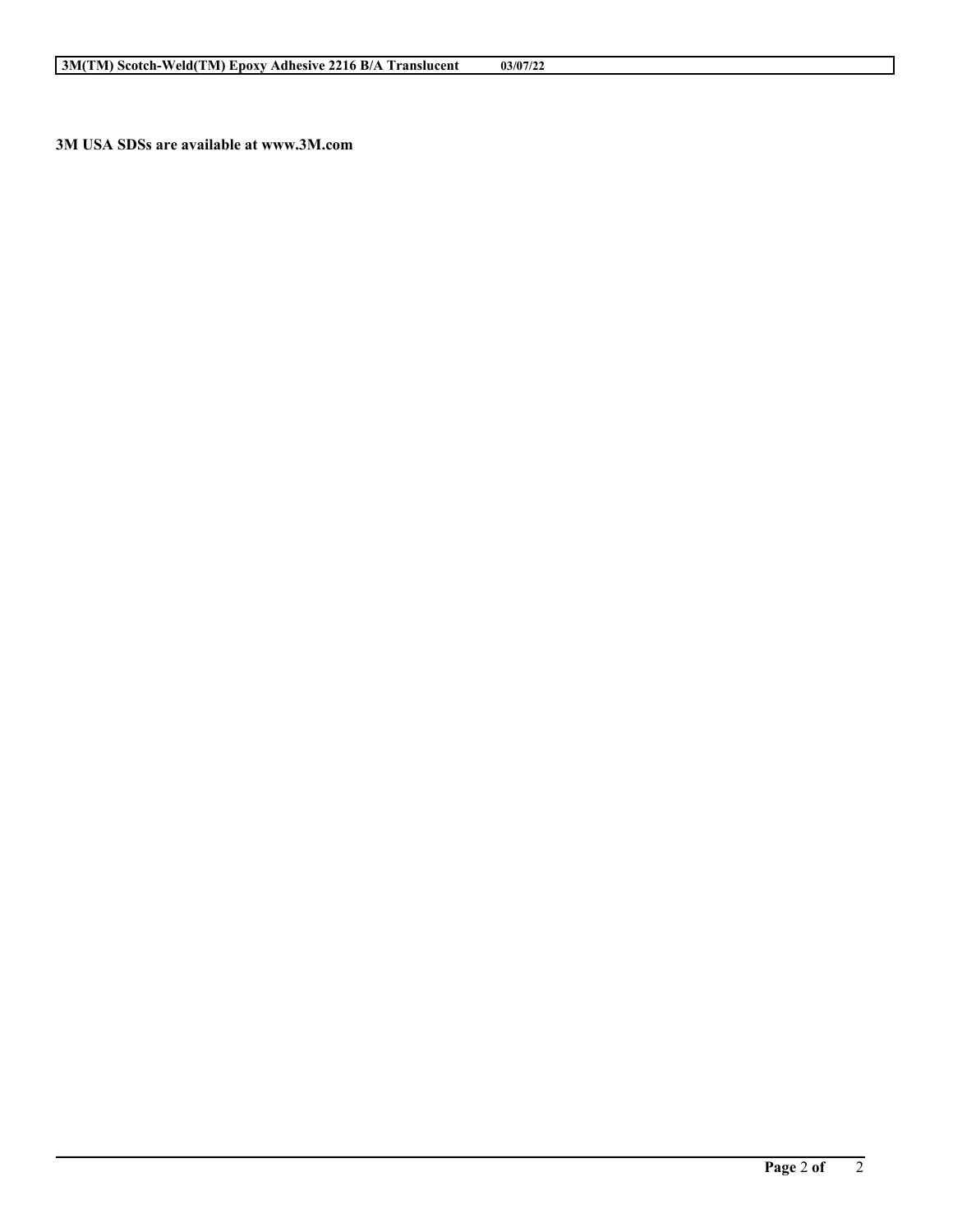

# **Safety Data Sheet**

#### Copyright,2022, 3M Company.

All rights reserved. Copying and/or downloading of this information for the purpose of properly utilizing 3M products is allowed provided that: (1) the information is copied in full with no changes unless prior written agreement is obtained from 3M, and (2) neither the copy nor the original is resold or otherwise distributed with the intention of earning a profit thereon.

| <b>Document Group:</b> | $10 - 3171 - 5$ | <b>Version Number:</b>  | 25.02    |
|------------------------|-----------------|-------------------------|----------|
| <b>Issue Date:</b>     | 03/07/22        | <b>Supercedes Date:</b> | 10/13/20 |

# **SECTION 1: Identification**

#### **1.1. Product identifier**

3M™ Scotch-Weld™ Epoxy Adhesive 2216 Translucent Part B

#### **Product Identification Numbers**

| <b>ID</b> Number | UPC-             | <b>ID</b> Number | <b>TIPC</b>      |
|------------------|------------------|------------------|------------------|
| LA-D100-0178-7   |                  | LA-D100-0178-8   |                  |
| LA-D100-0178-9   |                  | LA-D100-0179-0   |                  |
| LA-D100-0179-1   |                  | 62-3508-8530-7   | 00-21200-20858-4 |
| 62-3508-8535-6   | 00-21200-64980-6 | 62-3508-9530-6   | 00-21200-20859-1 |

 $\mathcal{L}_\mathcal{L} = \mathcal{L}_\mathcal{L} = \mathcal{L}_\mathcal{L} = \mathcal{L}_\mathcal{L} = \mathcal{L}_\mathcal{L} = \mathcal{L}_\mathcal{L} = \mathcal{L}_\mathcal{L} = \mathcal{L}_\mathcal{L} = \mathcal{L}_\mathcal{L} = \mathcal{L}_\mathcal{L} = \mathcal{L}_\mathcal{L} = \mathcal{L}_\mathcal{L} = \mathcal{L}_\mathcal{L} = \mathcal{L}_\mathcal{L} = \mathcal{L}_\mathcal{L} = \mathcal{L}_\mathcal{L} = \mathcal{L}_\mathcal{L}$ 

7000121307, 7010367466

#### **1.2. Recommended use and restrictions on use**

#### **Recommended use**

Part B of Structural 2-Component Epoxy Adhesive, Structural adhesive

#### **1.3. Supplier's details**

| <b>MANUFACTURER:</b> | 3M                                      |  |
|----------------------|-----------------------------------------|--|
| DIVISION:            | Industrial Adhesives and Tapes Division |  |
| <b>ADDRESS:</b>      | 3M Center, St. Paul, MN 55144-1000, USA |  |
| Telephone:           | 1-888-3M HELPS (1-888-364-3577)         |  |

#### **1.4. Emergency telephone number**

1-800-364-3577 or (651) 737-6501 (24 hours)

# **SECTION 2: Hazard identification**

#### **2.1. Hazard classification**

Serious Eye Damage/Irritation: Category 2B. Skin Sensitizer: Category 1.

#### **2.2. Label elements Signal word** Warning

**Symbols** Exclamation mark |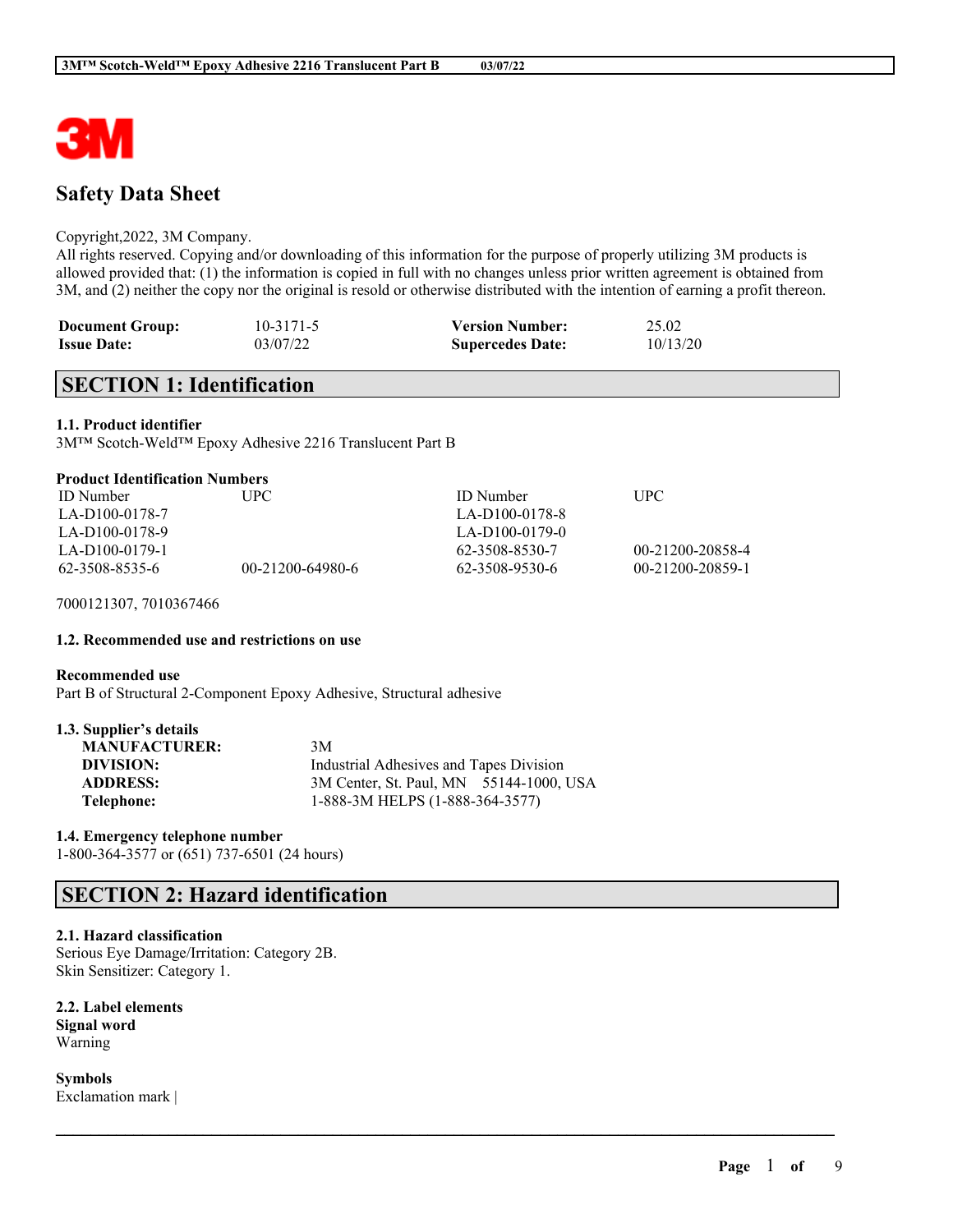**Pictograms**



**Hazard Statements** Causes eye irritation. May cause an allergic skin reaction.

#### **Precautionary Statements**

#### **Prevention:**

Avoid breathing dust/fume/gas/mist/vapors/spray. Wear protective gloves. Wash thoroughly after handling. Contaminated work clothing must not be allowed out of the workplace.

#### **Response:**

IF IN EYES: Rinse cautiously with water for several minutes. Remove contact lenses, if present and easy to do. Continue rinsing. If eye irritation persists: Get medical advice/attention. IF ON SKIN: Wash with plenty of soap and water. If skin irritation or rash occurs: Get medical advice/attention. Wash contaminated clothing before reuse.

#### **Disposal:**

Dispose of contents/container in accordance with applicable local/regional/national/international regulations.

# **SECTION 3: Composition/information on ingredients**

| Ingredient     | No.<br>IV.A.S.                                     | <b>Wt</b><br>$\frac{10}{6}$<br>b١        |
|----------------|----------------------------------------------------|------------------------------------------|
| Epoxy<br>Resin | $20^{\circ}$<br>$\pm 5068$ <sup>-2</sup><br>. 20-0 | $99 -$<br>00<br>Secret<br>rade<br>$\sim$ |

\*The specific chemical identity and/or exact percentage (concentration) of this composition has been withheld as a trade secret.

# **SECTION 4: First aid measures**

#### **4.1. Description of first aid measures**

#### **Inhalation:**

Remove person to fresh air. If you feel unwell, get medical attention.

#### **Skin Contact:**

Immediately wash with soap and water. Remove contaminated clothing and wash before reuse. If signs/symptoms develop, get medical attention.

#### **Eye Contact:**

Flush with large amounts of water. Remove contact lenses if easy to do. Continue rinsing. If signs/symptoms persist, get medical attention.

 $\mathcal{L}_\mathcal{L} = \mathcal{L}_\mathcal{L} = \mathcal{L}_\mathcal{L} = \mathcal{L}_\mathcal{L} = \mathcal{L}_\mathcal{L} = \mathcal{L}_\mathcal{L} = \mathcal{L}_\mathcal{L} = \mathcal{L}_\mathcal{L} = \mathcal{L}_\mathcal{L} = \mathcal{L}_\mathcal{L} = \mathcal{L}_\mathcal{L} = \mathcal{L}_\mathcal{L} = \mathcal{L}_\mathcal{L} = \mathcal{L}_\mathcal{L} = \mathcal{L}_\mathcal{L} = \mathcal{L}_\mathcal{L} = \mathcal{L}_\mathcal{L}$ 

#### **If Swallowed:**

Rinse mouth. If you feel unwell, get medical attention.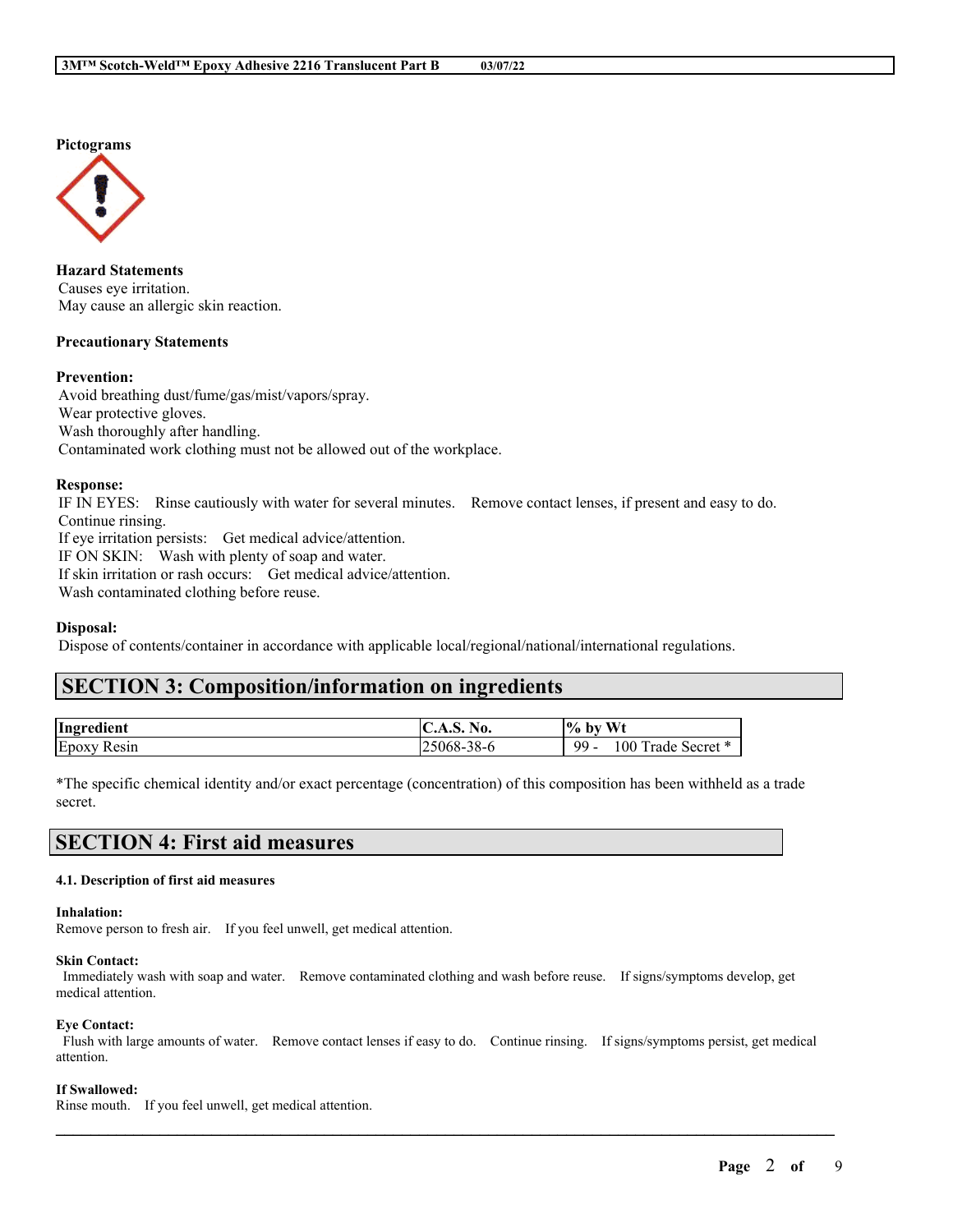#### **4.2. Most important symptoms and effects, both acute and delayed**

Allergic skin reaction (redness, swelling, blistering, and itching).

#### **4.3. Indication of any immediate medical attention and special treatment required**

Not applicable

### **SECTION 5: Fire-fighting measures**

#### **5.1. Suitable extinguishing media**

In case of fire: Use a fire fighting agent suitable for ordinary combustible material such as water or foam to extinguish.

### **5.2. Special hazards arising from the substance or mixture**

None inherent in this product.

#### **Hazardous Decomposition or By-Products**

| <b>Substance</b>  | Condition         |
|-------------------|-------------------|
| Aldehydes         | During Combustion |
| Carbon monoxide   | During Combustion |
| Carbon dioxide    | During Combustion |
| Hydrogen Chloride | During Combustion |
| Ketones           | During Combustion |

#### **5.3. Special protective actions for fire-fighters**

Wear full protective clothing, including helmet, self-contained, positive pressure or pressure demand breathing apparatus, bunker coat and pants, bands around arms, waist and legs, face mask, and protective covering for exposed areas of the head.

### **SECTION 6: Accidental release measures**

#### **6.1. Personal precautions, protective equipment and emergency procedures**

Evacuate area. Ventilate the area with fresh air. For large spill, or spills in confined spaces, provide mechanical ventilation to disperse or exhaust vapors, in accordance with good industrial hygiene practice. Refer to other sections of this SDS for information regarding physical and health hazards, respiratory protection, ventilation, and personal protective equipment.

#### **6.2. Environmental precautions**

Avoid release to the environment. For larger spills, cover drains and build dikes to prevent entry into sewer systems or bodies of water.

### **6.3. Methods and material for containment and cleaning up**

Contain spill. Working from around the edges of the spill inward, cover with bentonite, vermiculite, or commercially available inorganic absorbent material. Mix in sufficient absorbent until it appears dry. Remember, adding an absorbent material does not remove a physical, health, or environmental hazard. Collect as much of the spilled material as possible. Place in a closed container approved for transportation by appropriate authorities. Clean up residue with an appropriate solvent selected by a qualified and authorized person. Ventilate the area with fresh air. Read and follow safety precautions on the solvent label and SDS. Seal the container. Dispose of collected material as soon as possible in accordance with applicable local/regional/national/international regulations.

# **SECTION 7: Handling and storage**

### **7.1. Precautions for safe handling**

For industrial/occupational use only. Not for consumer sale or use. Avoid breathing dust/fume/gas/mist/vapors/spray. Do not get in eyes, on skin, or on clothing. Do not eat, drink or smoke when using this product. Wash thoroughly after handling. Contaminated work clothing should not be allowed out of the workplace. Avoid release to the environment. Wash contaminated clothing before reuse. Avoid contact with oxidizing agents (eg. chlorine, chromic acid etc.)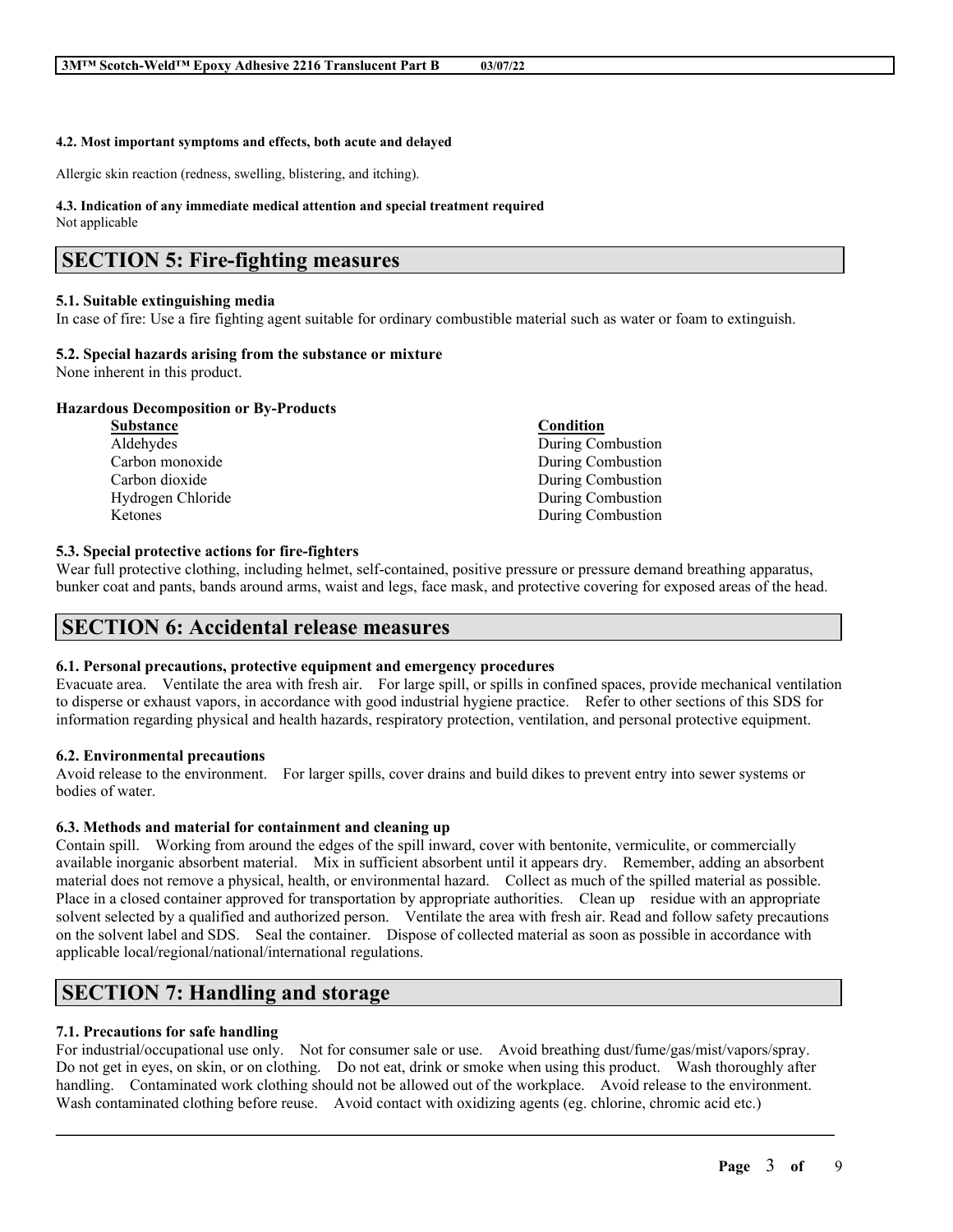#### **7.2. Conditions for safe storage including any incompatibilities**

Store away from heat. Store away from acids. Store away from oxidizing agents. Store away from areas where product may come into contact with food or pharmaceuticals.

### **SECTION 8: Exposure controls/personal protection**

#### **8.1. Control parameters**

#### **Occupational exposure limits**

No occupational exposure limit values exist for any of the components listed in Section 3 of this SDS.

#### **8.2. Exposure controls**

#### **8.2.1. Engineering controls**

Use general dilution ventilation and/or local exhaust ventilation to control airborne exposures to below relevant Exposure Limits and/or control dust/fume/gas/mist/vapors/spray. If ventilation is not adequate, use respiratory protection equipment.

#### **8.2.2. Personal protective equipment (PPE)**

#### **Eye/face protection**

Select and use eye/face protection to prevent contact based on the results of an exposure assessment. The following eye/face protection(s) are recommended: Indirect Vented Goggles

**Skin/hand protection**

Select and use gloves and/or protective clothing approved to relevant local standards to prevent skin contact based on the results of an exposure assessment. Selection should be based on use factors such as exposure levels, concentration of the substance or mixture, frequency and duration, physical challenges such as temperature extremes, and other use conditions. Consult with your glove and/or protective clothing manufacturer for selection of appropriate compatible gloves/protective clothing. Note: Nitrile gloves may be worn over polymer laminate gloves to improve dexterity. Gloves made from the following material(s) are recommended: Polymer laminate

#### **Respiratory protection**

An exposure assessment may be needed to decide if a respirator is required. If a respirator is needed, use respirators as part of a full respiratory protection program. Based on the results of the exposure assessment, select from the following respirator type(s) to reduce inhalation exposure:

Half facepiece or full facepiece air-purifying respirator suitable for organic vapors and particulates

For questions about suitability for a specific application, consult with your respirator manufacturer.

# **SECTION 9: Physical and chemical properties**

#### **9.1. Information on basic physical and chemical properties**

| Appearance<br><b>Physical state</b> | Liquid            |  |
|-------------------------------------|-------------------|--|
| <b>Color</b>                        | Colorless         |  |
| <b>Specific Physical Form:</b>      | <b>Viscous</b>    |  |
| Odor                                | Epoxy             |  |
| <b>Odor threshold</b>               | No Data Available |  |
| pН                                  | Not Applicable    |  |
| <b>Melting point</b>                | Not Applicable    |  |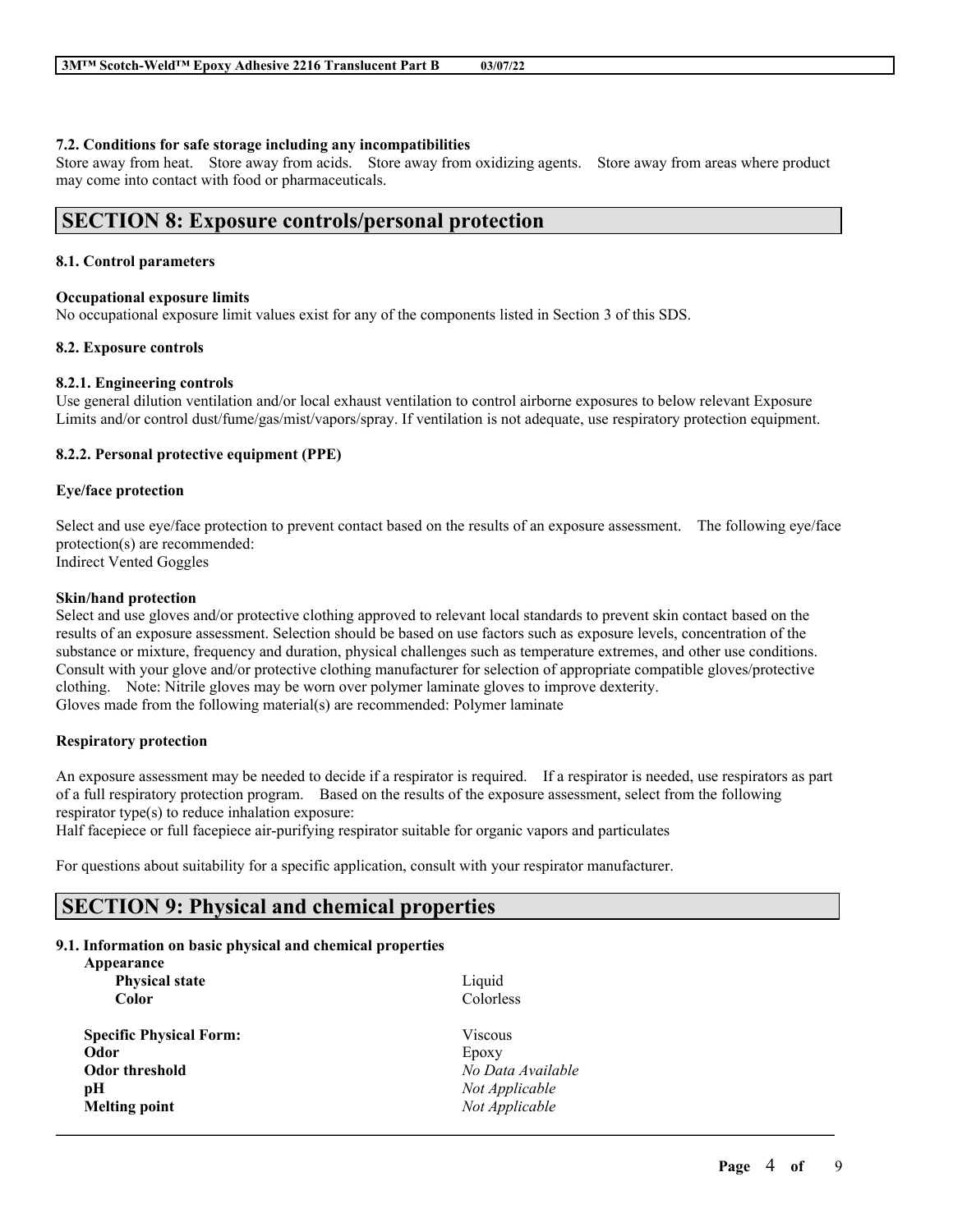| <b>Boiling Point</b>                      | Not Applicable                                                                                    |
|-------------------------------------------|---------------------------------------------------------------------------------------------------|
| <b>Flash Point</b>                        | 248 °C [Test Method: Pensky-Martens Closed Cup]                                                   |
| <b>Evaporation rate</b>                   | Not Applicable                                                                                    |
| <b>Flammability (solid, gas)</b>          | Not Applicable                                                                                    |
| <b>Flammable Limits(LEL)</b>              | Not Applicable                                                                                    |
| <b>Flammable Limits(UEL)</b>              | Not Applicable                                                                                    |
| <b>Vapor Pressure</b>                     | $\leq$ =0.03 mmHg [@ 77 °C]                                                                       |
| <b>Vapor Density</b>                      | Not Applicable                                                                                    |
| <b>Density</b>                            | $1.17$ g/ml                                                                                       |
| <b>Specific Gravity</b>                   | 1.17 $[RefStd:WATER=1]$                                                                           |
| <b>Solubility in Water</b>                | Nil.                                                                                              |
| Solubility- non-water                     | No Data Available                                                                                 |
| Partition coefficient: n-octanol/water    | No Data Available                                                                                 |
| <b>Autoignition temperature</b>           | No Data Available                                                                                 |
| <b>Decomposition temperature</b>          | No Data Available                                                                                 |
| <b>Viscosity</b>                          | Approximately 14,000 centipoise                                                                   |
| <b>Hazardous Air Pollutants</b>           | 0 % weight [Test Method: Calculated]                                                              |
| Molecular weight                          | No Data Available                                                                                 |
| <b>VOC Less H2O &amp; Exempt Solvents</b> | 3.9 g/l [Test Method: calculated SCAQMD rule 443.1]                                               |
|                                           | [Details: when used as intended with Part A]                                                      |
| <b>VOC Less H2O &amp; Exempt Solvents</b> | 0 g/l [Test Method: calculated SCAQMD rule 443.1] [Details: as<br>supplied]                       |
| VOC Less H2O & Exempt Solvents            | 0.4 % [Test Method: calculated SCAQMD rule 443.1]<br>[Details: when used as intended with Part A] |

# **SECTION 10: Stability and reactivity**

#### **10.1. Reactivity**

This material may be reactive with certain agents under certain conditions - see the remaining headings in this section.

### **10.2. Chemical stability**

Stable.

#### **10.3. Possibility of hazardous reactions**

Hazardous polymerization will not occur.

#### **10.4. Conditions to avoid**

Heat is generated during cure. Do not cure a mass larger than 50 grams in a confined space to prevent a premature exothermic reaction with production of intense heat and smoke.

### **10.5. Incompatible materials** Strong acids

Strong oxidizing agents

### **10.6. Hazardous decomposition products**

**Substance Condition**

None known.

Refer to section 5.2 for hazardous decomposition products during combustion.

# **SECTION 11: Toxicological information**

The information below may not be consistent with the material classification in Section 2 if specific ingredient **classifications are mandated by a competent authority. In addition, toxicological data on ingredients may not be**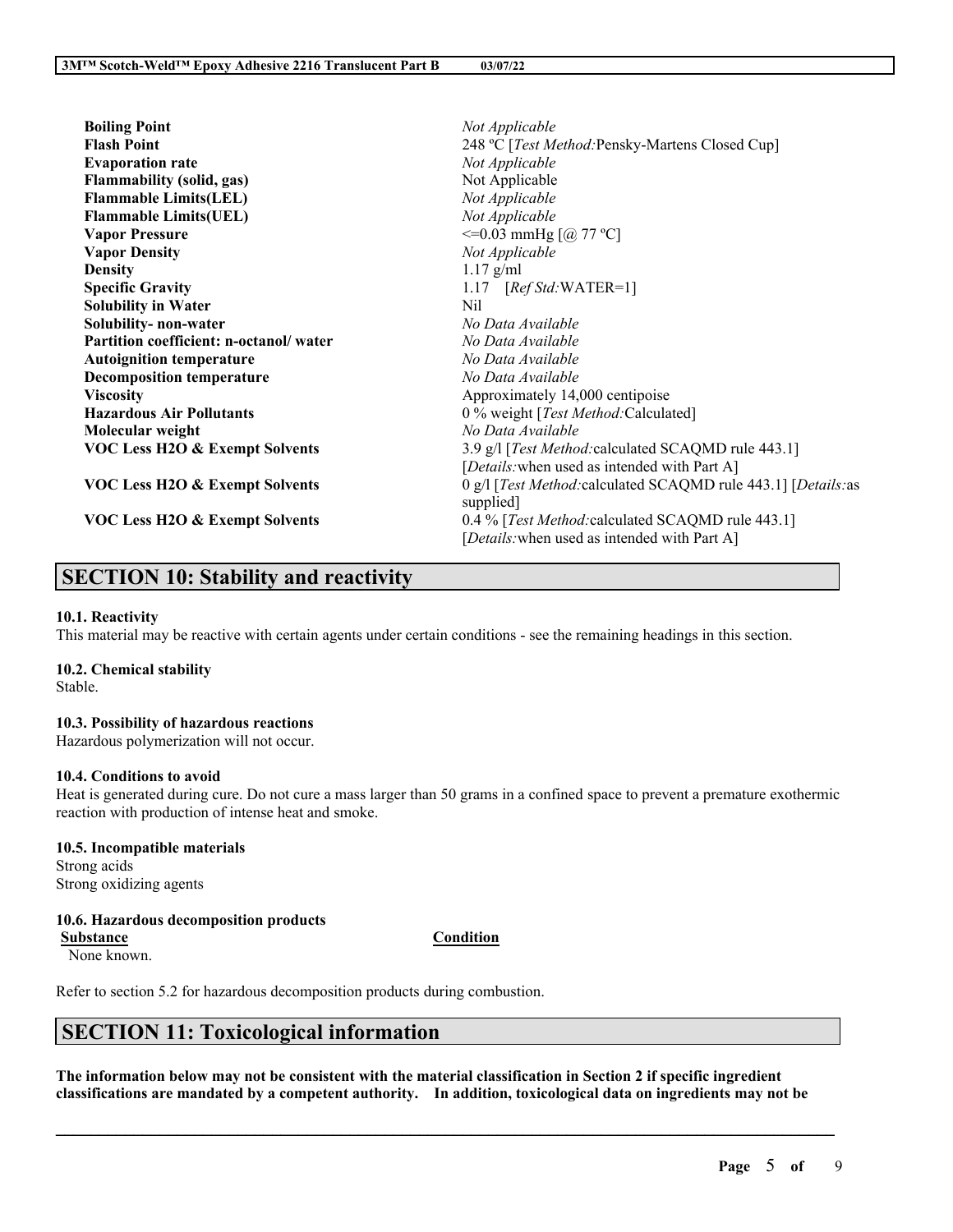reflected in the material classification and/or the signs and symptoms of exposure, because an ingredient may be present below the threshold for labeling, an ingredient may not be available for exposure, or the data may not be **relevant to the material as a whole.**

**11.1. Information on Toxicological effects**

**Signs and Symptoms of Exposure**

#### Based on test data and/or information on the components, this material may produce the following health effects:

#### **Inhalation:**

Respiratory Tract Irritation: Signs/symptoms may include cough, sneezing, nasal discharge, headache, hoarseness, and nose and throat pain.

#### **Skin Contact:**

Mild Skin Irritation: Signs/symptoms may include localized redness, swelling, itching, and dryness. Allergic Skin Reaction (non-photo induced): Signs/symptoms may include redness, swelling, blistering, and itching.

#### **Eye Contact:**

Moderate Eye Irritation: Signs/symptoms may include redness, swelling, pain, tearing, and blurred or hazy vision.

#### **Ingestion:**

Gastrointestinal Irritation: Signs/symptoms may include abdominal pain, stomach upset, nausea, vomiting and diarrhea.

#### **Toxicological Data**

If a component is disclosed in section 3 but does not appear in a table below, either no data are available for that endpoint or the data are not sufficient for classification.

#### **Acute Toxicity**

| <b>Name</b>                 | Route     | <b>Species</b> | Value                    |
|-----------------------------|-----------|----------------|--------------------------|
| T.<br>$\sim$<br>Epoxy Resin | Dermal    | Rat            | .600 mg/kg<br>LD50       |
| $\sim$<br>Epoxy Resin       | Ingestion | Rat            | $.000$ mg/kg<br>$LD50$ > |

 $ATE = acute$  toxicity estimate

#### **Skin Corrosion/Irritation**

| <b>Name</b>              | <b>Species</b> | Value         |
|--------------------------|----------------|---------------|
| $\sim$<br>Resin<br>Epoxy | Rabbit         | Mild irritant |

#### **Serious Eye Damage/Irritation**

| Name                     | <b>Species</b> | Value             |
|--------------------------|----------------|-------------------|
| $\sim$<br>Resin<br>Epoxy | Rabbit         | Moderate irritant |

#### **Skin Sensitization**

| Name        | $\sim$<br><b>Species</b> | Value            |
|-------------|--------------------------|------------------|
| Epoxy Resin | Human                    | .<br>Sensitizing |
|             | and                      |                  |
|             | animal                   |                  |

#### **Respiratory Sensitization**

| Name                                   | <b>Species</b> | Value                    |
|----------------------------------------|----------------|--------------------------|
| $\sim$<br>$\sim$ $\sim$<br>Epoxy Resin | Human          | $\sim$<br>Not classified |

### **Germ Cell Mutagenicity**

| <b>Name</b> | $\sim$<br>Route | 'alue |
|-------------|-----------------|-------|
|             |                 |       |
|             |                 |       |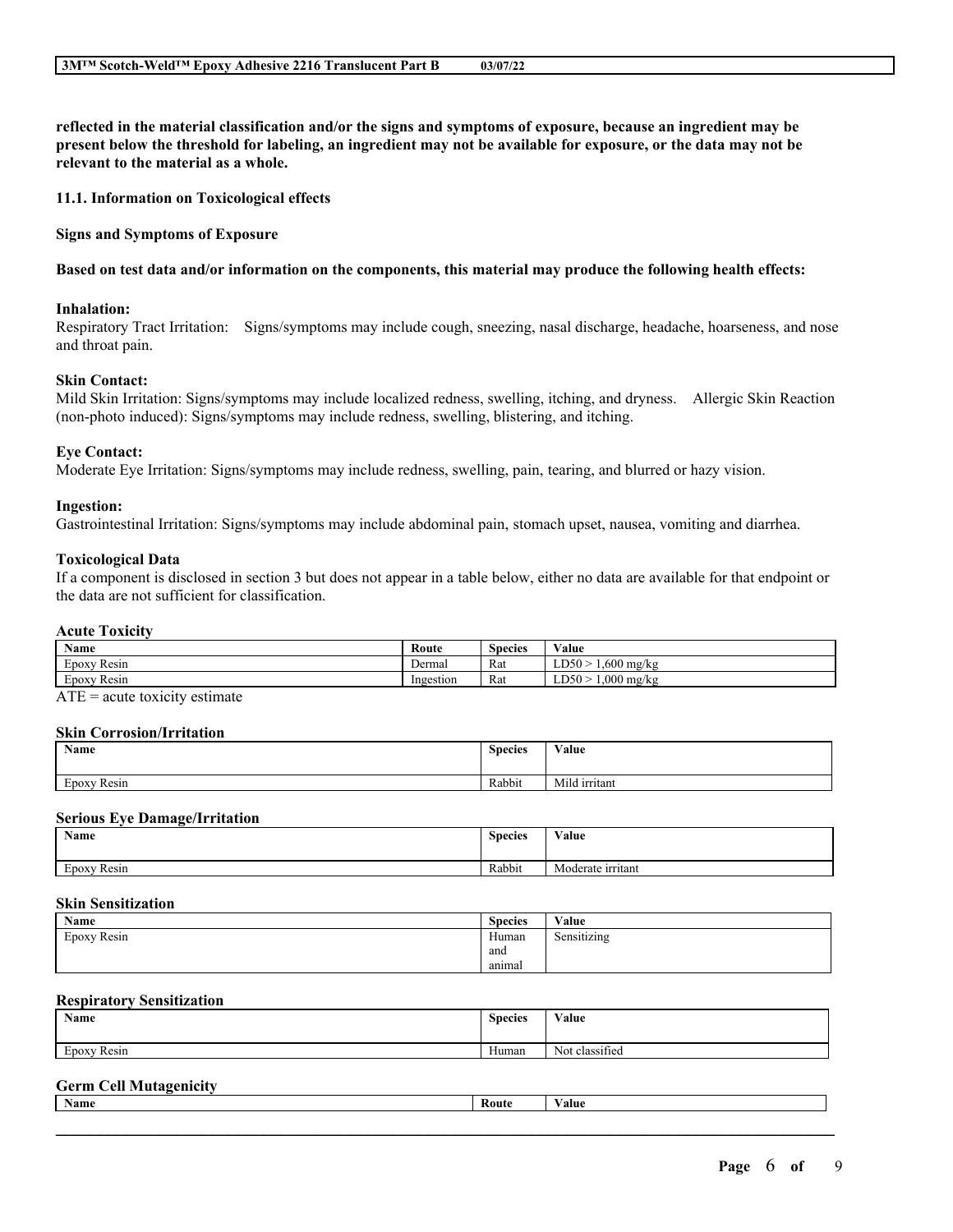| Epoxy Resin | In vivo  | Not mutagenic                                  |
|-------------|----------|------------------------------------------------|
| Epoxy Resin | In Vitro | Some positive data exist, but the data are not |
|             |          | sufficient for classification                  |

#### **Carcinogenicity**

| $\mathbf{v}$<br>Name               | Route  | $\sim$<br><b>Species</b> | <b>WY 3</b><br>Value                                     |
|------------------------------------|--------|--------------------------|----------------------------------------------------------|
| $\sim$<br>$\sim$<br>Resin<br>EDOXV | Dermal | Mouse                    | e data exist.<br>. but the data are not<br>Some positive |
|                                    |        |                          | sufficient for classification                            |

#### **Reproductive Toxicity**

#### **Reproductive and/or Developmental Effects**

| Name        | Route     | Value                                  | <b>Species</b> | <b>Test Result</b> | Exposure        |
|-------------|-----------|----------------------------------------|----------------|--------------------|-----------------|
|             |           |                                        |                |                    | <b>Duration</b> |
| Epoxy Resin | Ingestion | Not classified for female reproduction | Rat            | <b>NOAEL 750</b>   | 2 generation    |
|             |           |                                        |                | mg/kg/day          |                 |
| Epoxy Resin | Ingestion | Not classified for male reproduction   | Rat            | <b>NOAEL 750</b>   | 2 generation    |
|             |           |                                        |                | mg/kg/day          |                 |
| Epoxy Resin | Dermal    | Not classified for development         | Rabbit         | <b>NOAEL 300</b>   | during          |
|             |           |                                        |                | mg/kg/day          | organogenesi    |
|             |           |                                        |                |                    | S               |
| Epoxy Resin | Ingestion | Not classified for development         | Rat            | <b>NOAEL 750</b>   | 2 generation    |
|             |           |                                        |                | mg/kg/day          |                 |

#### **Target Organ(s)**

#### **Specific Target Organ Toxicity - single exposure**

For the component/components, either no data are currently available or the data are not sufficient for classification.

#### **Specific Target Organ Toxicity - repeated exposure**

| Name        | Route     | <b>Target Organ(s)</b>                                                                                                     | Value          | <b>Species</b> | <b>Test Result</b>                 | Exposure<br><b>Duration</b> |
|-------------|-----------|----------------------------------------------------------------------------------------------------------------------------|----------------|----------------|------------------------------------|-----------------------------|
| Epoxy Resin | Dermal    | liver                                                                                                                      | Not classified | Rat            | <b>NOAEL</b><br>1,000<br>mg/kg/day | 2 years                     |
| Epoxy Resin | Dermal    | nervous system                                                                                                             | Not classified | Rat            | <b>NOAEL</b><br>1,000<br>mg/kg/day | 13 weeks                    |
| Epoxy Resin | Ingestion | auditory system  <br>heart   endocrine<br>system  <br>hematopoietic<br>system   liver   eyes  <br>kidney and/or<br>bladder | Not classified | Rat            | <b>NOAEL</b><br>1,000<br>mg/kg/day | 28 days                     |

#### **Aspiration Hazard**

For the component/components, either no data are currently available or the data are not sufficient for classification.

#### Please contact the address or phone number listed on the first page of the SDS for additional toxicological information **on this material and/or its components.**

# **SECTION 12: Ecological information**

#### **Ecotoxicological information**

Please contact the address or phone number listed on the first page of the SDS for additional ecotoxicological information on this material and/or its components.

 $\mathcal{L}_\mathcal{L} = \mathcal{L}_\mathcal{L} = \mathcal{L}_\mathcal{L} = \mathcal{L}_\mathcal{L} = \mathcal{L}_\mathcal{L} = \mathcal{L}_\mathcal{L} = \mathcal{L}_\mathcal{L} = \mathcal{L}_\mathcal{L} = \mathcal{L}_\mathcal{L} = \mathcal{L}_\mathcal{L} = \mathcal{L}_\mathcal{L} = \mathcal{L}_\mathcal{L} = \mathcal{L}_\mathcal{L} = \mathcal{L}_\mathcal{L} = \mathcal{L}_\mathcal{L} = \mathcal{L}_\mathcal{L} = \mathcal{L}_\mathcal{L}$ 

### **Chemical fate information**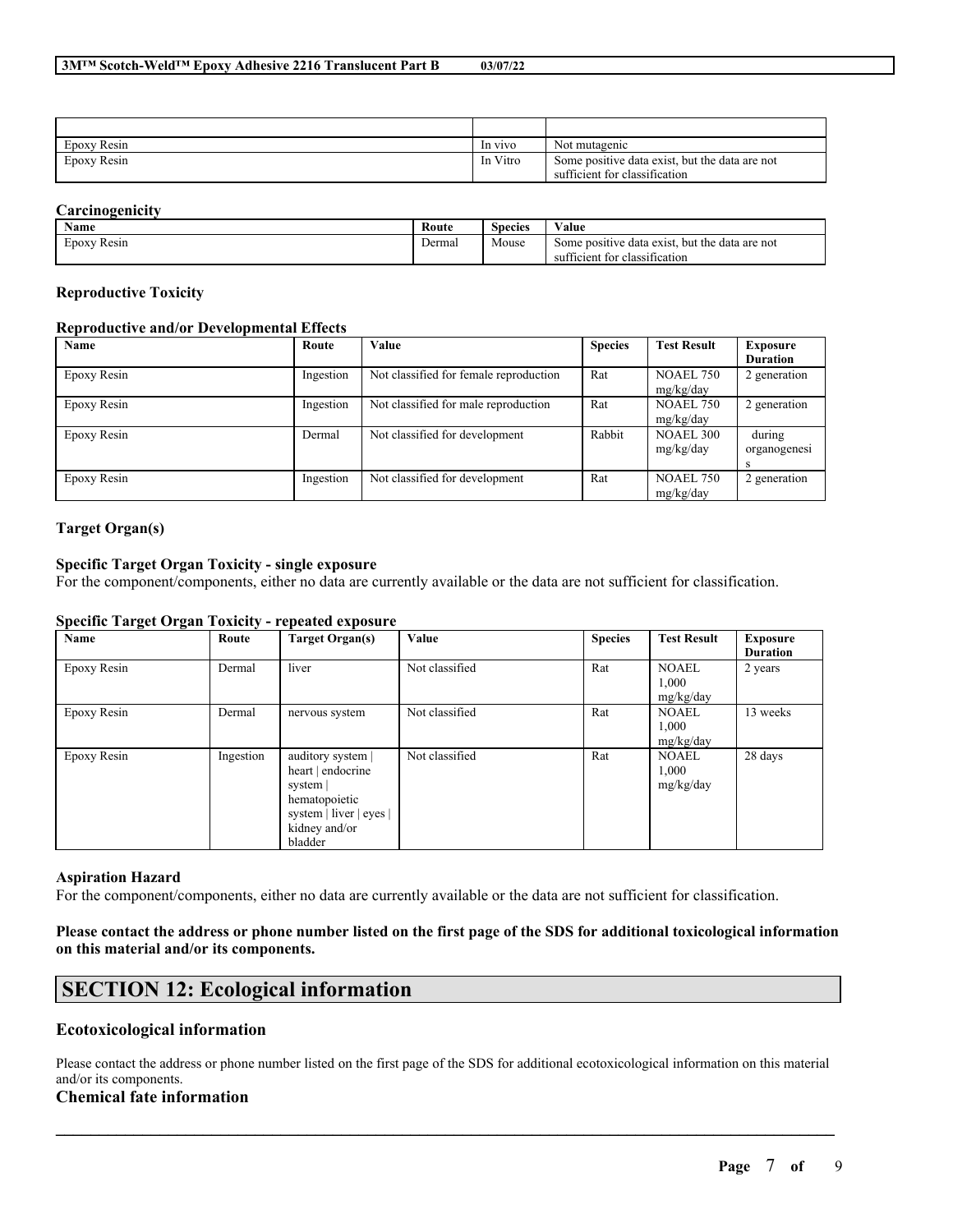Please contact the address or phone number listed on the first page of the SDS for additional chemical fate information on this material and/or its components.

# **SECTION 13: Disposal considerations**

### **13.1. Disposal methods**

Dispose of contents/ container in accordance with the local/regional/national/international regulations.

Dispose of completely cured (or polymerized) material in a permitted industrial waste facility. As a disposal alternative, incinerate uncured product in a permitted waste incineration facility. Proper destruction may require the use of additional fuel during incineration processes. Combustion products will include halogen acid (HCl/HF/HBr). Facility must be capable of handling halogenated materials. Empty drums/barrels/containers used for transporting and handling hazardous chemicals (chemical substances/mixtures/preparations classified as Hazardous as per applicable regulations) shall be considered, stored, treated & disposed of as hazardous wastes unless otherwise defined by applicable waste regulations. Consult with the respective regulating authorities to determine the available treatment and disposal facilities.

### **EPA Hazardous Waste Number (RCRA):** Not regulated

# **SECTION 14: Transport Information**

For Transport Information, please visit http://3M.com/Transportinfo or call 1-800-364-3577 or 651-737-6501.

# **SECTION 15: Regulatory information**

### **15.1. US Federal Regulations**

Contact 3M for more information.

### **EPCRA 311/312 Hazard Classifications:**

| <b>Physical Hazards</b>                                                 |  |
|-------------------------------------------------------------------------|--|
| $N_{L}$ $L_{L}$ $L_{L}$ $L_{L}$ $L_{L}$ $L_{L}$ $L_{L}$ $L_{L}$ $L_{L}$ |  |

Not applicable

### **Health Hazards**

Respiratory or Skin Sensitization Serious eye damage or eye irritation

### **15.2. State Regulations**

Contact 3M for more information.

### **15.3. Chemical Inventories**

The components of this product are in compliance with the chemical notification requirements of TSCA. All required components of this product are listed on the active portion of the TSCA Inventory.

Contact 3M for more information.

### **15.4. International Regulations**

Contact 3M for more information.

**This SDS has been prepared to meet the U.S. OSHA Hazard Communication Standard, 29 CFR 1910.1200.**

 $\mathcal{L}_\mathcal{L} = \mathcal{L}_\mathcal{L} = \mathcal{L}_\mathcal{L} = \mathcal{L}_\mathcal{L} = \mathcal{L}_\mathcal{L} = \mathcal{L}_\mathcal{L} = \mathcal{L}_\mathcal{L} = \mathcal{L}_\mathcal{L} = \mathcal{L}_\mathcal{L} = \mathcal{L}_\mathcal{L} = \mathcal{L}_\mathcal{L} = \mathcal{L}_\mathcal{L} = \mathcal{L}_\mathcal{L} = \mathcal{L}_\mathcal{L} = \mathcal{L}_\mathcal{L} = \mathcal{L}_\mathcal{L} = \mathcal{L}_\mathcal{L}$ 

# **SECTION 16: Other information**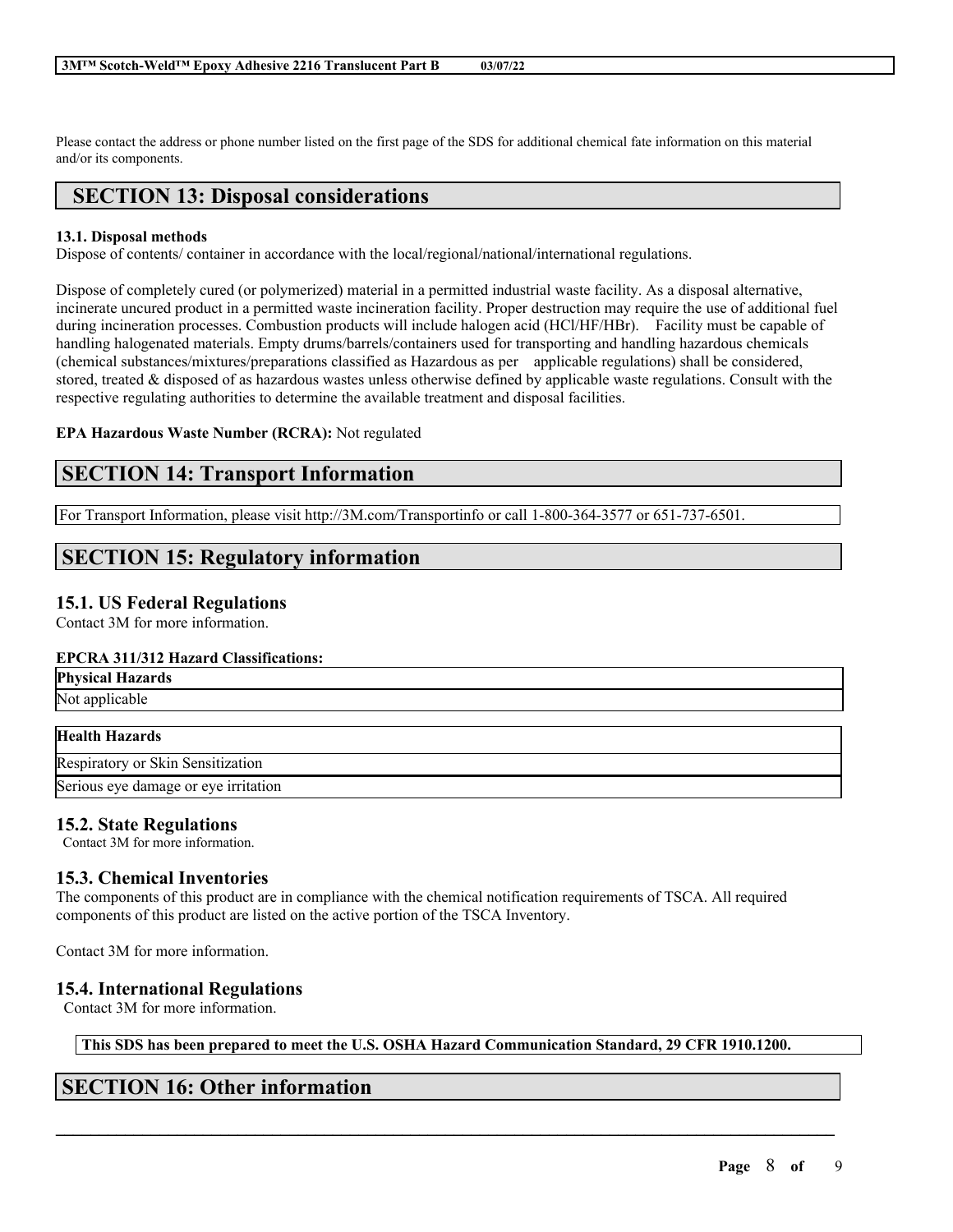### **NFPA Hazard Classification**

### **Health:** 2 **Flammability:** 1 **Instability:** 1 **Special Hazards:** None

National Fire Protection Association (NFPA) hazard ratings are designed for use by emergency response personnel to address the hazards that are presented by short-term, acute exposure to a material under conditions of fire, spill, or similar emergencies. Hazard ratings are primarily based on the inherent physical and toxic properties of the material but also include the toxic properties of combustion or decomposition products that are known to be generated in significant quantities.

| <b>Document Group:</b> | $10 - 3171 - 5$ | <b>Version Number:</b>  | 25.02    |
|------------------------|-----------------|-------------------------|----------|
| <b>Issue Date:</b>     | 03/07/22        | <b>Supercedes Date:</b> | 10/13/20 |

DISCLAIMER: The information in this Safety Data Sheet (SDS) is believed to be correct as of the date issued. 3M MAKES NO WARRANTIES, EXPRESSED OR IMPLIED, INCLUDING, BUT NOT LIMITED TO, ANY IMPLIED WARRANTY OF MERCHANTABILITY OR FITNESS FOR A PARTICULAR PURPOSE OR COURSE OF PERFORMANCE OR USAGE OF TRADE. User is responsible for determining whether the 3M product is fit for a particular purpose and suitable for user's method of use or application. Given the variety of factors that can affect the use and application of a 3M product, some of which are uniquely within the user's knowledge and control, it is essential that the user evaluate the 3M product to determine whether it is fit for a particular purpose and suitable for user's method of use or application.

3M provides information in electronic form as a service to its customers. Due to the remote possibility that electronic transfer may have resulted in errors, omissions or alterations in this information, 3M makes no representations as to its completeness or accuracy. In addition, information obtained from a database may not be as current as the information in the SDS available directly from 3M.

 $\mathcal{L}_\mathcal{L} = \mathcal{L}_\mathcal{L} = \mathcal{L}_\mathcal{L} = \mathcal{L}_\mathcal{L} = \mathcal{L}_\mathcal{L} = \mathcal{L}_\mathcal{L} = \mathcal{L}_\mathcal{L} = \mathcal{L}_\mathcal{L} = \mathcal{L}_\mathcal{L} = \mathcal{L}_\mathcal{L} = \mathcal{L}_\mathcal{L} = \mathcal{L}_\mathcal{L} = \mathcal{L}_\mathcal{L} = \mathcal{L}_\mathcal{L} = \mathcal{L}_\mathcal{L} = \mathcal{L}_\mathcal{L} = \mathcal{L}_\mathcal{L}$ 

#### **3M USA SDSs are available at www.3M.com**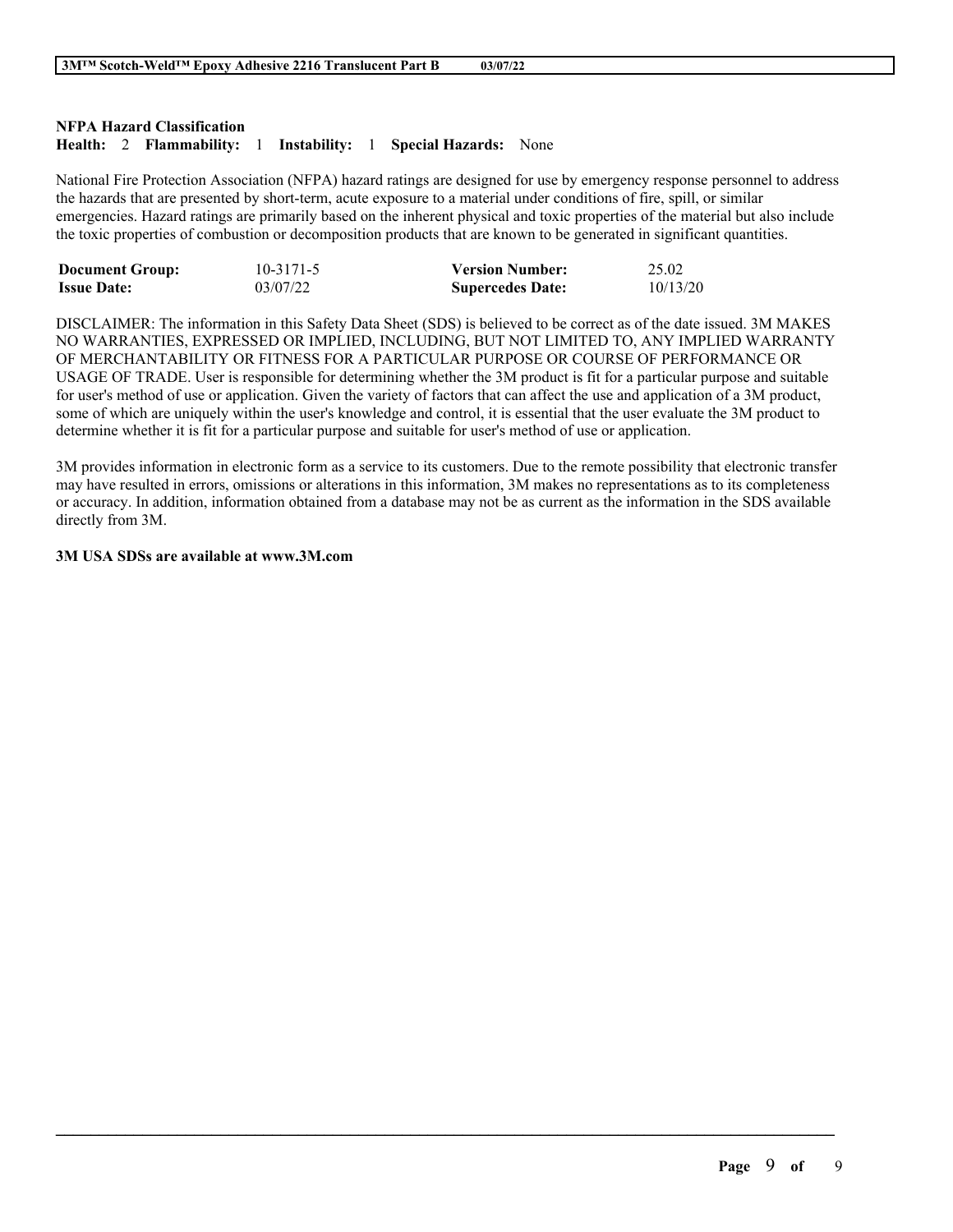

# **Safety Data Sheet**

#### Copyright,2022, 3M Company.

All rights reserved. Copying and/or downloading of this information for the purpose of properly utilizing 3M products is allowed provided that: (1) the information is copied in full with no changes unless prior written agreement is obtained from 3M, and (2) neither the copy nor the original is resold or otherwise distributed with the intention of earning a profit thereon.

| <b>Document Group:</b> | $10 - 3173 - 1$ | <b>Version Number:</b>  | 26.02    |
|------------------------|-----------------|-------------------------|----------|
| <b>Issue Date:</b>     | 03/07/22        | <b>Supercedes Date:</b> | 10/13/20 |

# **SECTION 1: Identification**

#### **1.1. Product identifier**

3M™ Scotch-Weld™ Epoxy Adhesive 2216 Translucent Part A

| <b>Product Identification Numbers</b> |  |
|---------------------------------------|--|
|                                       |  |

| <b>ID</b> Number | UPC              | <b>ID</b> Number | UPC              |
|------------------|------------------|------------------|------------------|
| 62-3608-8535-4   | 00-21200-64981-3 | 62-3608-9530-4   | 00-21200-20927-7 |

 $\mathcal{L}_\mathcal{L} = \mathcal{L}_\mathcal{L} = \mathcal{L}_\mathcal{L} = \mathcal{L}_\mathcal{L} = \mathcal{L}_\mathcal{L} = \mathcal{L}_\mathcal{L} = \mathcal{L}_\mathcal{L} = \mathcal{L}_\mathcal{L} = \mathcal{L}_\mathcal{L} = \mathcal{L}_\mathcal{L} = \mathcal{L}_\mathcal{L} = \mathcal{L}_\mathcal{L} = \mathcal{L}_\mathcal{L} = \mathcal{L}_\mathcal{L} = \mathcal{L}_\mathcal{L} = \mathcal{L}_\mathcal{L} = \mathcal{L}_\mathcal{L}$ 

7000046494, 7010330240

#### **1.2. Recommended use and restrictions on use**

**Recommended use** Part a of two part epoxy adhesive, Structural adhesive

| <b>MANUFACTURER:</b> | 3M                                      |  |  |  |
|----------------------|-----------------------------------------|--|--|--|
| DIVISION:            | Industrial Adhesives and Tapes Division |  |  |  |
| <b>ADDRESS:</b>      | 3M Center, St. Paul, MN 55144-1000, USA |  |  |  |
| Telephone:           | 1-888-3M HELPS (1-888-364-3577)         |  |  |  |

**1.4. Emergency telephone number**

1-800-364-3577 or (651) 737-6501 (24 hours)

# **SECTION 2: Hazard identification**

#### **2.1. Hazard classification**

Serious Eye Damage/Irritation: Category 2A. Skin Corrosion/Irritation: Category 2. Skin Sensitizer: Category 1A. Specific Target Organ Toxicity (single exposure): Category 3.

**2.2. Label elements Signal word** Warning

**Symbols** Exclamation mark |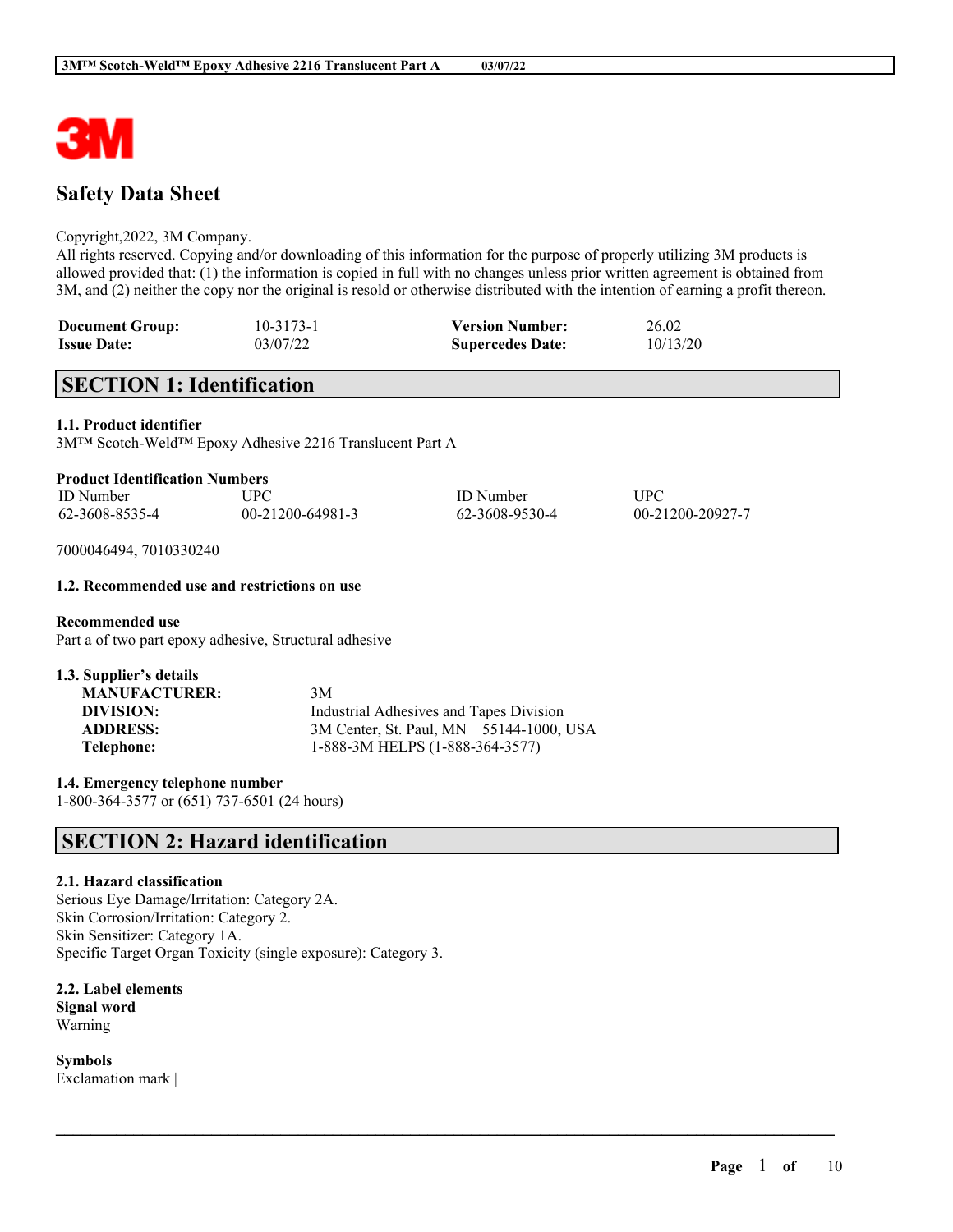**Pictograms**



**Hazard Statements** Causes serious eye irritation. Causes skin irritation. May cause an allergic skin reaction. May cause drowsiness or dizziness.

#### **Precautionary Statements**

#### **Prevention:**

Avoid breathing dust/fume/gas/mist/vapors/spray. Use only outdoors or in a well-ventilated area. Wear protective gloves and eye/face protection. Wash thoroughly after handling. Contaminated work clothing must not be allowed out of the workplace.

#### **Response:**

IF INHALED: Remove person to fresh air and keep comfortable for breathing. IF IN EYES: Rinse cautiously with water for several minutes. Remove contact lenses, if present and easy to do. Continue rinsing. If eye irritation persists: Get medical advice/attention. IF ON SKIN: Wash with plenty of soap and water.

If skin irritation or rash occurs: Get medical advice/attention. Take off contaminated clothing and wash it before reuse.

Call a POISON CENTER or doctor/physician if you feel unwell.

#### **Storage:**

Store in a well-ventilated place. Keep container tightly closed. Store locked up.

#### **Disposal:**

Dispose of contents/container in accordance with applicable local/regional/national/international regulations.

#### **Supplemental Information:**

Persons previously sensitized to amines may develop a cross-sensitization reaction to certain other amines.

### **SECTION 3: Composition/information on ingredients**

| Ingredient                                    | <b>IC.A.S. No.</b> | $\frac{1}{6}$ by Wt    |
|-----------------------------------------------|--------------------|------------------------|
| Aliphatic Polymer Diamine                     | 168911-25-1        | 95 - 99 Trade Secret * |
| Bis(3-Aminopropyl) Ether Of Diethylene Glycol | 14246-51-9         | 5 Trade Secret *       |

\*The specific chemical identity and/or exact percentage (concentration) of this composition has been withheld as a trade secret.

 $\mathcal{L}_\mathcal{L} = \mathcal{L}_\mathcal{L} = \mathcal{L}_\mathcal{L} = \mathcal{L}_\mathcal{L} = \mathcal{L}_\mathcal{L} = \mathcal{L}_\mathcal{L} = \mathcal{L}_\mathcal{L} = \mathcal{L}_\mathcal{L} = \mathcal{L}_\mathcal{L} = \mathcal{L}_\mathcal{L} = \mathcal{L}_\mathcal{L} = \mathcal{L}_\mathcal{L} = \mathcal{L}_\mathcal{L} = \mathcal{L}_\mathcal{L} = \mathcal{L}_\mathcal{L} = \mathcal{L}_\mathcal{L} = \mathcal{L}_\mathcal{L}$ 

# **SECTION 4: First aid measures**

#### **4.1. Description of first aid measures**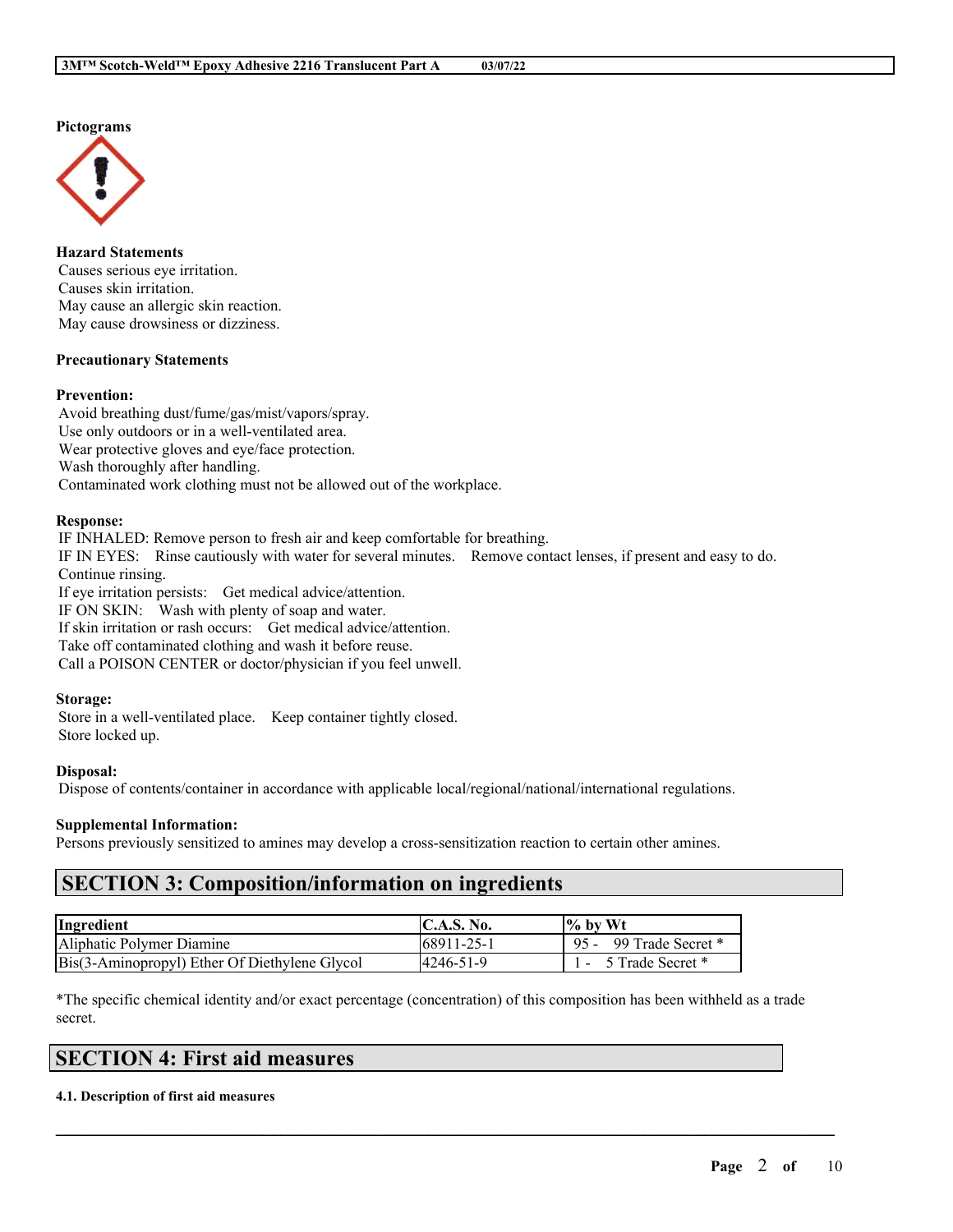#### **Inhalation:**

Remove person to fresh air. If you feel unwell, get medical attention.

#### **Skin Contact:**

Immediately wash with soap and water. Remove contaminated clothing and wash before reuse. If signs/symptoms develop, get medical attention.

#### **Eye Contact:**

Immediately flush with large amounts of water. Remove contact lenses if easy to do. Continue rinsing. Get medical attention.

#### **If Swallowed:**

Rinse mouth. If you feel unwell, get medical attention.

#### **4.2. Most important symptoms and effects, both acute and delayed**

Allergic skin reaction (redness, swelling, blistering, and itching). Central nervous system depression (headache, dizziness, drowsiness, incoordination, nausea, slurred speech, giddiness, and unconsciousness).

#### **4.3. Indication of any immediate medical attention and special treatment required**

Not applicable

# **SECTION 5: Fire-fighting measures**

#### **5.1. Suitable extinguishing media**

In case of fire: Use a fire fighting agent suitable for ordinary combustible material such as water or foam to extinguish.

#### **5.2. Special hazards arising from the substance or mixture**

None inherent in this product.

### **Hazardous Decomposition or By-Products**

| <b>Substance</b>   | Condition         |
|--------------------|-------------------|
| Amine Compounds    | During Combustion |
| Carbon monoxide    | During Combustion |
| Carbon dioxide     | During Combustion |
| Oxides of Nitrogen | During Combustion |

#### **5.3. Special protective actions for fire-fighters**

Wear full protective clothing, including helmet, self-contained, positive pressure or pressure demand breathing apparatus, bunker coat and pants, bands around arms, waist and legs, face mask, and protective covering for exposed areas of the head.

### **SECTION 6: Accidental release measures**

#### **6.1. Personal precautions, protective equipment and emergency procedures**

Evacuate area. Ventilate the area with fresh air. For large spill, or spills in confined spaces, provide mechanical ventilation to disperse or exhaust vapors, in accordance with good industrial hygiene practice. Refer to other sections of this SDS for information regarding physical and health hazards, respiratory protection, ventilation, and personal protective equipment.

### **6.2. Environmental precautions**

Avoid release to the environment. For larger spills, cover drains and build dikes to prevent entry into sewer systems or bodies of water.

### **6.3. Methods and material for containment and cleaning up**

Contain spill. Working from around the edges of the spill inward, cover with bentonite, vermiculite, or commercially available inorganic absorbent material. Mix in sufficient absorbent until it appears dry. Remember, adding an absorbent material does not remove a physical, health, or environmental hazard. Collect as much of the spilled material as possible. Place in a closed container approved for transportation by appropriate authorities. Clean up residue with an appropriate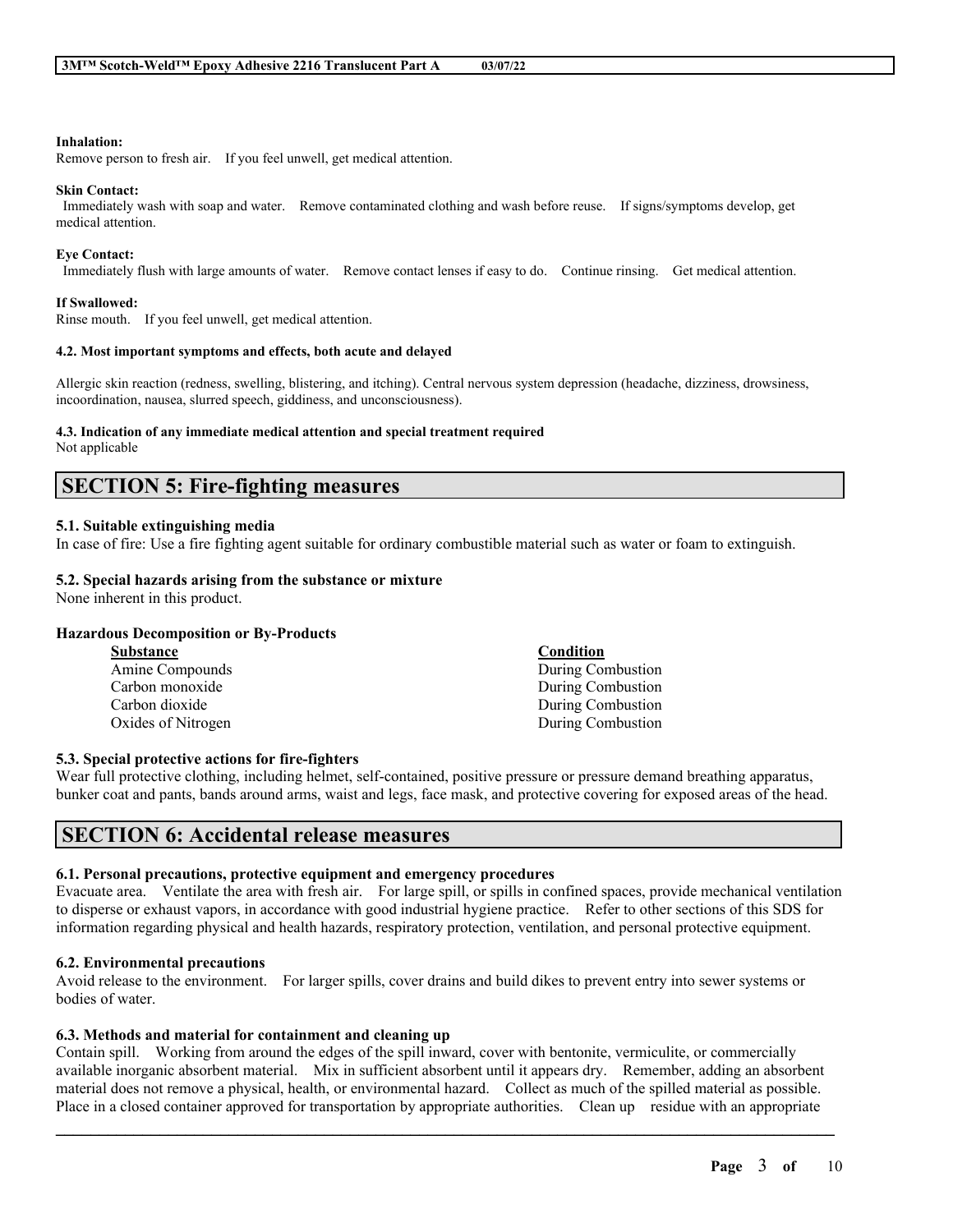solvent selected by a qualified and authorized person. Ventilate the area with fresh air. Read and follow safety precautions on the solvent label and SDS. Seal the container. Dispose of collected material as soon as possible in accordance with applicable local/regional/national/international regulations.

### **SECTION 7: Handling and storage**

#### **7.1. Precautions for safe handling**

For industrial/occupational use only. Not for consumer sale or use. Do not use in a confined area with minimal air exchange. Avoid breathing dust/fume/gas/mist/vapors/spray. Do not get in eyes, on skin, or on clothing. Do not eat, drink or smoke when using this product. Wash thoroughly after handling. Contaminated work clothing should not be allowed out of the workplace. Avoid release to the environment. Wash contaminated clothing before reuse. Avoid contact with oxidizing agents (eg. chlorine, chromic acid etc.)

#### **7.2. Conditions for safe storage including any incompatibilities**

Store in a well-ventilated place. Keep container tightly closed. Store away from heat. Store away from oxidizing agents.

### **SECTION 8: Exposure controls/personal protection**

#### **8.1. Control parameters**

#### **Occupational exposure limits**

No occupational exposure limit values exist for any of the components listed in Section 3 of this SDS.

#### **8.2. Exposure controls**

#### **8.2.1. Engineering controls**

Use general dilution ventilation and/or local exhaust ventilation to control airborne exposures to below relevant Exposure Limits and/or control dust/fume/gas/mist/vapors/spray. If ventilation is not adequate, use respiratory protection equipment.

### **8.2.2. Personal protective equipment (PPE)**

#### **Eye/face protection**

Select and use eye/face protection to prevent contact based on the results of an exposure assessment. The following eye/face protection(s) are recommended: Indirect Vented Goggles

#### **Skin/hand protection**

Select and use gloves and/or protective clothing approved to relevant local standards to prevent skin contact based on the results of an exposure assessment. Selection should be based on use factors such as exposure levels, concentration of the substance or mixture, frequency and duration, physical challenges such as temperature extremes, and other use conditions. Consult with your glove and/or protective clothing manufacturer for selection of appropriate compatible gloves/protective clothing. Note: Nitrile gloves may be worn over polymer laminate gloves to improve dexterity. Gloves made from the following material(s) are recommended: Polymer laminate

#### **Respiratory protection**

An exposure assessment may be needed to decide if a respirator is required. If a respirator is needed, use respirators as part of a full respiratory protection program. Based on the results of the exposure assessment, select from the following respirator type(s) to reduce inhalation exposure:

 $\mathcal{L}_\mathcal{L} = \mathcal{L}_\mathcal{L} = \mathcal{L}_\mathcal{L} = \mathcal{L}_\mathcal{L} = \mathcal{L}_\mathcal{L} = \mathcal{L}_\mathcal{L} = \mathcal{L}_\mathcal{L} = \mathcal{L}_\mathcal{L} = \mathcal{L}_\mathcal{L} = \mathcal{L}_\mathcal{L} = \mathcal{L}_\mathcal{L} = \mathcal{L}_\mathcal{L} = \mathcal{L}_\mathcal{L} = \mathcal{L}_\mathcal{L} = \mathcal{L}_\mathcal{L} = \mathcal{L}_\mathcal{L} = \mathcal{L}_\mathcal{L}$ 

Half facepiece or full facepiece air-purifying respirator suitable for organic vapors and particulates

For questions about suitability for a specific application, consult with your respirator manufacturer.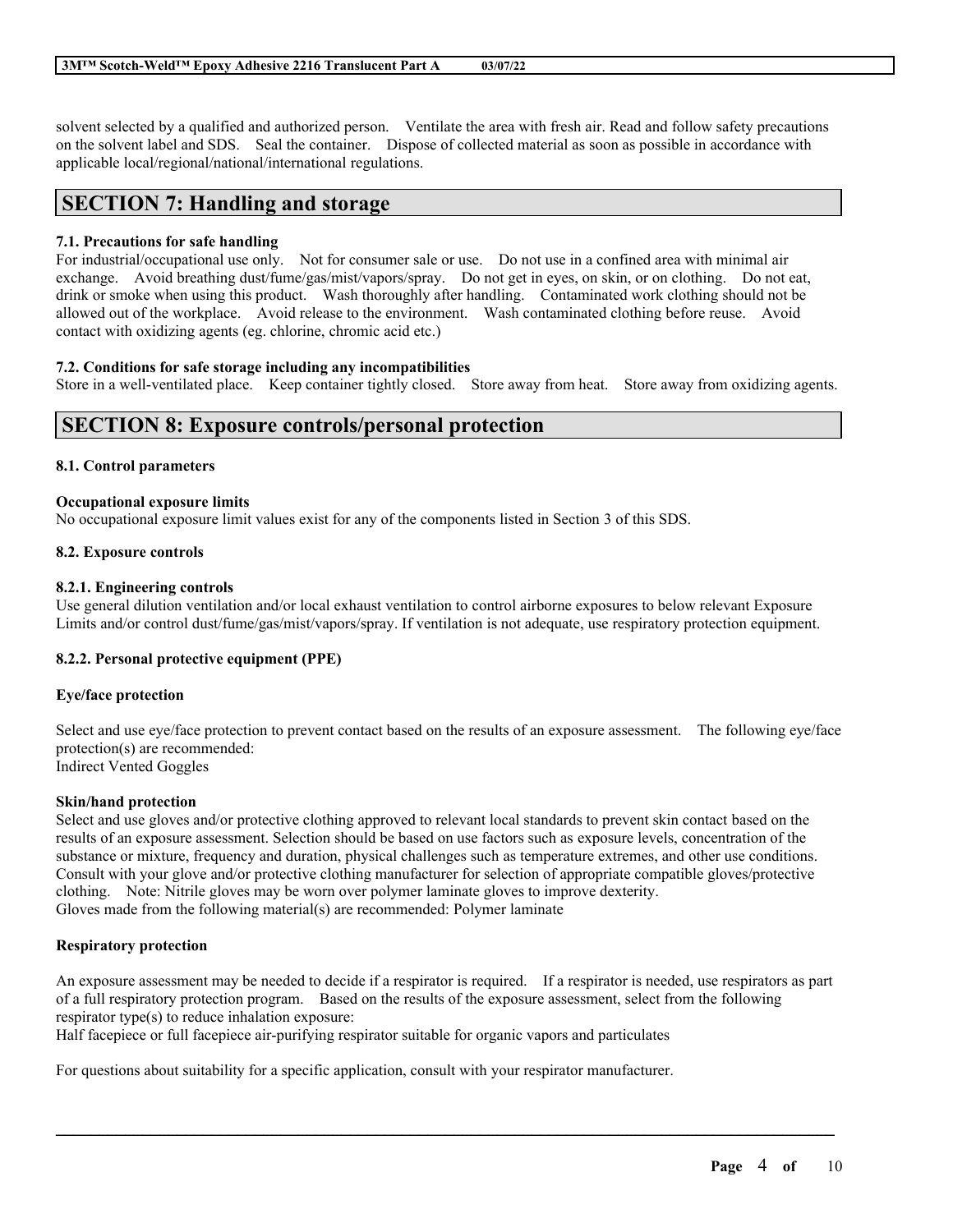# **SECTION 9: Physical and chemical properties**

#### **9.1. Information on basic physical and chemical properties**

| Appearance                                |                                                                               |  |  |  |
|-------------------------------------------|-------------------------------------------------------------------------------|--|--|--|
| <b>Physical state</b>                     | Liquid                                                                        |  |  |  |
| Color                                     | Amber                                                                         |  |  |  |
| <b>Specific Physical Form:</b>            | <b>Viscous</b>                                                                |  |  |  |
| Odor                                      | Pungent Odor                                                                  |  |  |  |
| <b>Odor threshold</b>                     | No Data Available                                                             |  |  |  |
| pН                                        | Not Applicable                                                                |  |  |  |
| <b>Melting point</b>                      | Not Applicable                                                                |  |  |  |
| <b>Boiling Point</b>                      | Not Applicable                                                                |  |  |  |
| <b>Flash Point</b>                        | >=94 °C [Test Method: Pensky-Martens Closed Cup]                              |  |  |  |
| <b>Evaporation rate</b>                   | Not Applicable                                                                |  |  |  |
| <b>Flammability (solid, gas)</b>          | Not Applicable                                                                |  |  |  |
| <b>Flammable Limits(LEL)</b>              | No Data Available                                                             |  |  |  |
| <b>Flammable Limits(UEL)</b>              | No Data Available                                                             |  |  |  |
| <b>Vapor Pressure</b>                     | $\leq$ =0.01 mmHg [@ 20 °C]                                                   |  |  |  |
| <b>Vapor Density</b>                      | Not Applicable                                                                |  |  |  |
| <b>Density</b>                            | $0.97$ g/ml                                                                   |  |  |  |
| <b>Specific Gravity</b>                   | $0.970$ [Ref Std:WATER=1]                                                     |  |  |  |
| <b>Solubility in Water</b>                | Nil                                                                           |  |  |  |
| Solubility- non-water                     | No Data Available                                                             |  |  |  |
| Partition coefficient: n-octanol/water    | No Data Available                                                             |  |  |  |
| <b>Autoignition temperature</b>           | No Data Available                                                             |  |  |  |
| <b>Decomposition temperature</b>          | No Data Available                                                             |  |  |  |
| <b>Viscosity</b>                          | 7,000 centipoise $\lceil \omega \rceil$ 73.4 °F $\rceil$ [Details: MITS data] |  |  |  |
| <b>Hazardous Air Pollutants</b>           | < 0.3 % weight [Test Method: Calculated]                                      |  |  |  |
| Molecular weight                          | No Data Available                                                             |  |  |  |
| <b>VOC Less H2O &amp; Exempt Solvents</b> | 3.9 g/l [Test Method: calculated SCAQMD rule 443.1]                           |  |  |  |
|                                           | [Details: when used as intended with Part B]                                  |  |  |  |
| <b>VOC Less H2O &amp; Exempt Solvents</b> | < 10 g/l [Test Method: calculated SCAQMD rule 443.1]                          |  |  |  |
|                                           | [ <i>Details</i> : as supplied]                                               |  |  |  |
| VOC Less H2O & Exempt Solvents            | 0.4 % [Test Method: calculated SCAQMD rule 443.1]                             |  |  |  |
|                                           | [ <i>Details</i> : when used as intended with Part B]                         |  |  |  |

# **SECTION 10: Stability and reactivity**

#### **10.1. Reactivity**

This material may be reactive with certain agents under certain conditions - see the remaining headings in this section.

#### **10.2. Chemical stability**

Stable.

### **10.3. Possibility of hazardous reactions**

Hazardous polymerization will not occur.

### **10.4. Conditions to avoid**

Heat is generated during cure. Do not cure a mass larger than 50 grams in a confined space to prevent a premature exothermic reaction with production of intense heat and smoke.

 $\mathcal{L}_\mathcal{L} = \mathcal{L}_\mathcal{L} = \mathcal{L}_\mathcal{L} = \mathcal{L}_\mathcal{L} = \mathcal{L}_\mathcal{L} = \mathcal{L}_\mathcal{L} = \mathcal{L}_\mathcal{L} = \mathcal{L}_\mathcal{L} = \mathcal{L}_\mathcal{L} = \mathcal{L}_\mathcal{L} = \mathcal{L}_\mathcal{L} = \mathcal{L}_\mathcal{L} = \mathcal{L}_\mathcal{L} = \mathcal{L}_\mathcal{L} = \mathcal{L}_\mathcal{L} = \mathcal{L}_\mathcal{L} = \mathcal{L}_\mathcal{L}$ 

### **10.5. Incompatible materials**

Strong oxidizing agents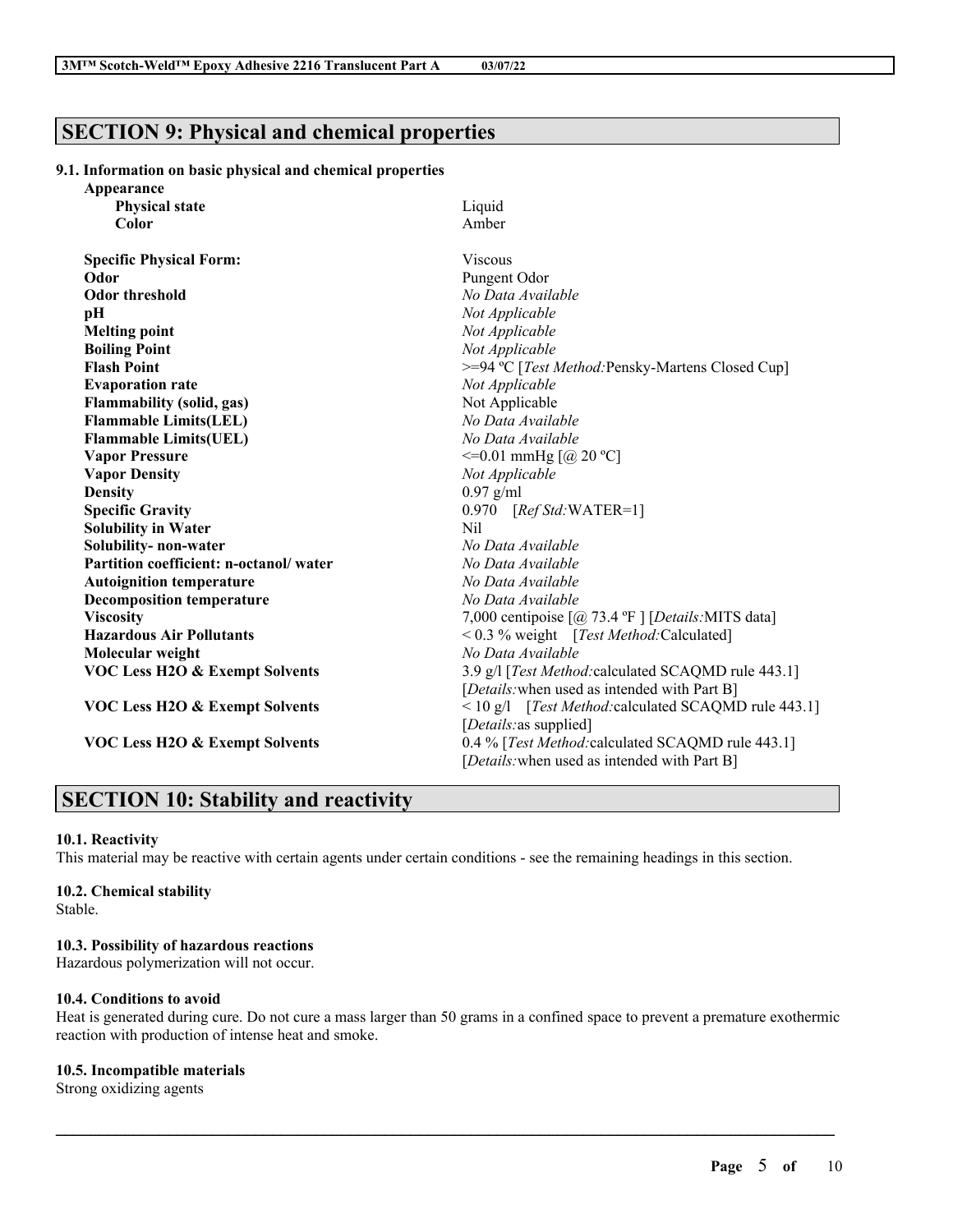#### **10.6. Hazardous decomposition products**

**Substance Condition**

None known.

Refer to section 5.2 for hazardous decomposition products during combustion.

### **SECTION 11: Toxicological information**

The information below may not be consistent with the material classification in Section 2 if specific ingredient **classifications are mandated by a competent authority. In addition, toxicological data on ingredients may not be** reflected in the material classification and/or the signs and symptoms of exposure, because an ingredient may be present below the threshold for labeling, an ingredient may not be available for exposure, or the data may not be **relevant to the material as a whole.**

#### **11.1. Information on Toxicological effects**

**Signs and Symptoms of Exposure**

Based on test data and/or information on the components, this material may produce the following health effects:

#### **Inhalation:**

Respiratory Tract Irritation: Signs/symptoms may include cough, sneezing, nasal discharge, headache, hoarseness, and nose and throat pain.

#### **Skin Contact:**

Skin Irritation: Signs/symptoms may include localized redness, swelling, itching, dryness, cracking, blistering, and pain. Allergic Skin Reaction (non-photo induced): Signs/symptoms may include redness, swelling, blistering, and itching.

#### **Eye Contact:**

Severe Eye Irritation: Signs/symptoms may include significant redness, swelling, pain, tearing, cloudy appearance of the cornea, and impaired vision.

#### **Ingestion:**

May be harmful if swallowed.

Gastrointestinal Irritation: Signs/symptoms may include abdominal pain, stomach upset, nausea, vomiting and diarrhea.

May cause additional health effects (see below).

#### **Additional Health Effects:**

#### **Single exposure may cause target organ effects:**

Central Nervous System (CNS) Depression: Signs/symptoms may include headache, dizziness, drowsiness, incoordination, nausea, slowed reaction time, slurred speech, giddiness, and unconsciousness.

#### **Additional Information:**

Persons previously sensitized to amines may develop a cross-sensitization reaction to certain other amines.

#### **Toxicological Data**

If a component is disclosed in section 3 but does not appear in a table below, either no data are available for that endpoint or the data are not sufficient for classification.

#### **Acute Toxicity**

| . .<br>Name            | Koute  | Species | $ -$<br>Value                                                                 |
|------------------------|--------|---------|-------------------------------------------------------------------------------|
| 11<br>produc<br>Veral. | Jermal |         | .000<br>No<br><b>CONTRACT</b><br>' mg/k⊆<br>a available<br>calculated<br>data |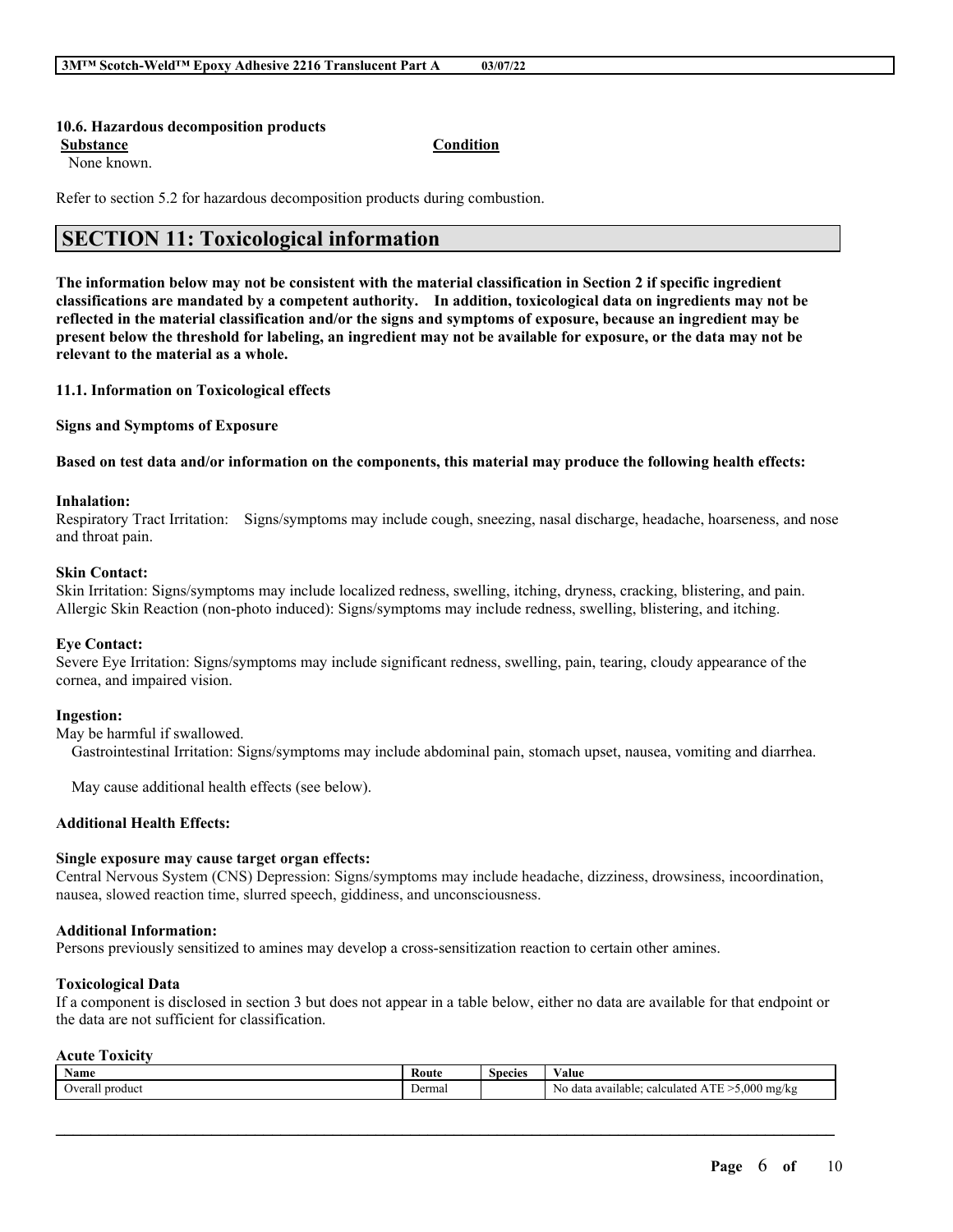| Overall product                               | Ingestion |        | No data available; calculated ATE $\geq 2,000 - 5,000$ |
|-----------------------------------------------|-----------|--------|--------------------------------------------------------|
|                                               |           |        | mg/kg                                                  |
| Aliphatic Polymer Diamine                     | Dermal    | Rat    | $LD50 > 2,000$ mg/kg                                   |
| Aliphatic Polymer Diamine                     | Ingestion | Rat    | $LD50 > 2,000$ mg/kg                                   |
| Bis(3-Aminopropyl) Ether Of Diethylene Glycol | Dermal    | Rabbit | $LD50$ 2,500 mg/kg                                     |
| Bis(3-Aminopropyl) Ether Of Diethylene Glycol | Ingestion | Rat    | $LD50$ 3,160 mg/kg                                     |
| $\triangle T T$                               |           |        |                                                        |

 $ATE = acute$  toxicity estimate

#### **Skin Corrosion/Irritation**

| Name                                          | <b>Species</b> | Value     |
|-----------------------------------------------|----------------|-----------|
|                                               |                |           |
| Overall product                               | Rat            | Irritant  |
| Aliphatic Polymer Diamine                     | Rat            | Irritant  |
| Bis(3-Aminopropyl) Ether Of Diethylene Glycol | Rabbit         | Corrosive |

#### **Serious Eye Damage/Irritation**

| Name                                          | <b>Species</b> | Value           |
|-----------------------------------------------|----------------|-----------------|
|                                               |                |                 |
| Overall product                               | In vitro       | Severe irritant |
|                                               | data           |                 |
| Aliphatic Polymer Diamine                     | In vitro       | Severe irritant |
|                                               | data           |                 |
| Bis(3-Aminopropyl) Ether Of Diethylene Glycol | similar        | Corrosive       |
|                                               | health         |                 |
|                                               | hazards        |                 |

### **Skin Sensitization**

| <b>Name</b>                                   | $\sim$<br><b>Species</b> | $\mathbf{v}$<br>Value |
|-----------------------------------------------|--------------------------|-----------------------|
| <b>Sec. 1</b><br>Aliphatic Polymer<br>Diamine | $\sim$<br>Guinea         | Sensitizing           |
|                                               | pig                      |                       |

#### **Respiratory Sensitization**

For the component/components, either no data are currently available or the data are not sufficient for classification.

#### **Germ Cell Mutagenicity**

| <b>Name</b>                                      | Route                                 | Value         |
|--------------------------------------------------|---------------------------------------|---------------|
| <b>The State</b><br>Diamine<br>Aliphatic Polymer | ren virus.<br>Vitro<br><sub>1</sub> n | Not mutagenic |

#### **Carcinogenicity**

For the component/components, either no data are currently available or the data are not sufficient for classification.

#### **Reproductive Toxicity**

#### **Reproductive and/or Developmental Effects**

| Name                      | Route     | Value                                  | <b>Species</b> | <b>Test Result</b> | <b>Exposure</b> |
|---------------------------|-----------|----------------------------------------|----------------|--------------------|-----------------|
|                           |           |                                        |                |                    | <b>Duration</b> |
| Aliphatic Polymer Diamine | Ingestion | Not classified for female reproduction | Rat            | <b>NOAEL 1,000</b> | premating       |
|                           |           |                                        |                | mg/kg/day          | into lactation  |
| Aliphatic Polymer Diamine | Ingestion | Not classified for male reproduction   | Rat            | <b>NOAEL 1,000</b> | 29 days         |
|                           |           |                                        |                | mg/kg/day          |                 |
| Aliphatic Polymer Diamine | Ingestion | Not classified for development         | Rat            | <b>NOAEL 1,000</b> | premating       |
|                           |           |                                        |                | mg/kg/day          | into lactation  |

#### **Target Organ(s)**

### **Specific Target Organ Toxicity - single exposure**

| Name            | Route      | Target Organ(s)        | Value                                                            | <b>Species</b>    | <b>Test Result</b>     | Exposure<br><b>Duration</b> |
|-----------------|------------|------------------------|------------------------------------------------------------------|-------------------|------------------------|-----------------------------|
| Overall product | Inhalation | respiratory irritation | Some positive data exist, but the<br>data are not sufficient for | similar<br>health | Irritation<br>Positive |                             |
|                 |            |                        |                                                                  |                   |                        |                             |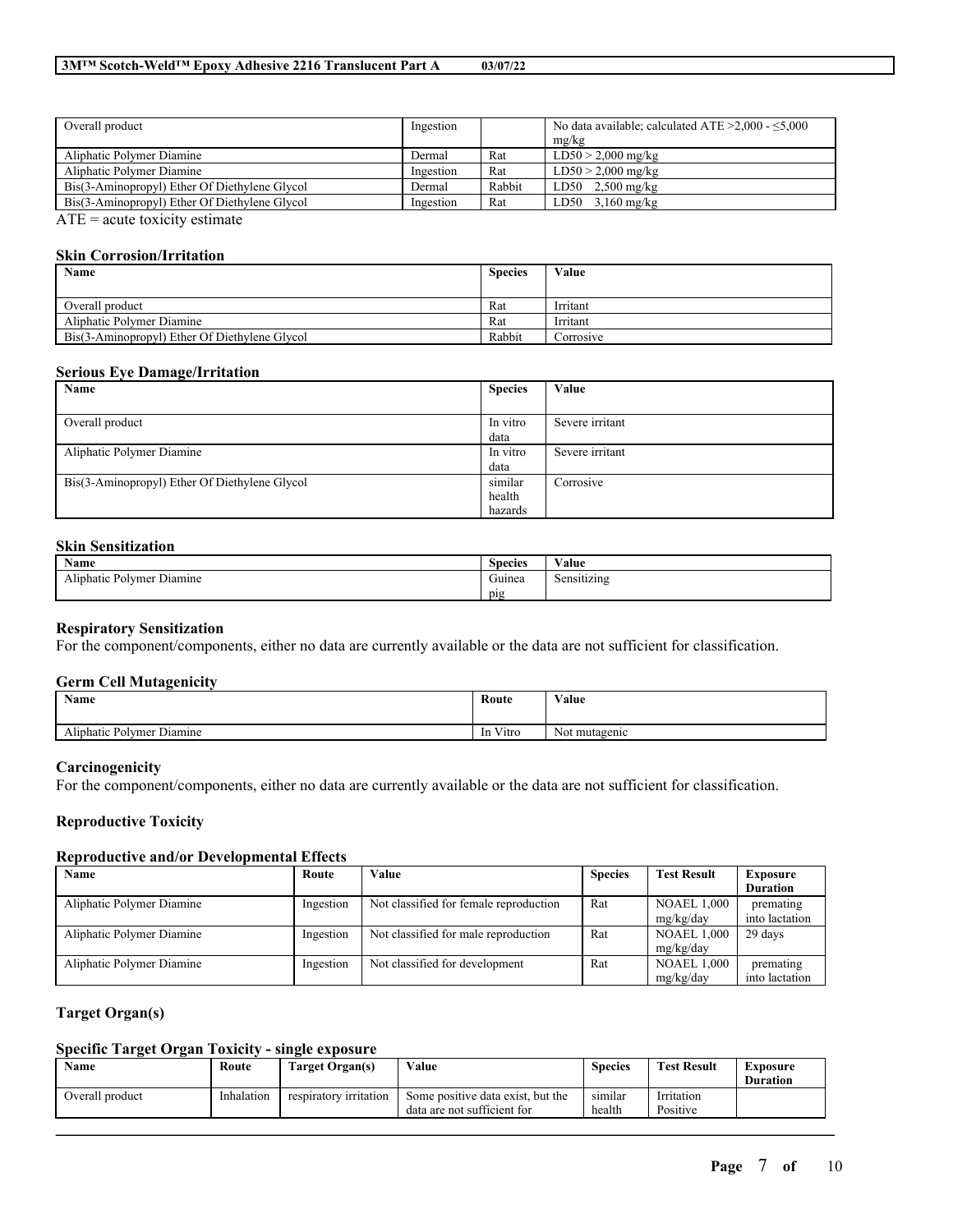|                           |            |                        | classification                    | hazards |                  |  |
|---------------------------|------------|------------------------|-----------------------------------|---------|------------------|--|
| Aliphatic Polymer Diamine | Inhalation | respiratory irritation | Some positive data exist, but the | similar | Irritation       |  |
|                           |            |                        | data are not sufficient for       | health  | Positive         |  |
|                           |            |                        | classification                    | hazards |                  |  |
| Aliphatic Polymer Diamine | Ingestion  | central nervous        | May cause drowsiness or           | Rat     | <b>NOAEL Not</b> |  |
|                           |            | system depression      | dizziness                         |         | available        |  |
| Bis(3-Aminopropyl) Ether  | Inhalation | respiratory irritation | Some positive data exist, but the |         | <b>NOAEL Not</b> |  |
| Of Diethylene Glycol      |            |                        | data are not sufficient for       |         | available        |  |
|                           |            |                        | classification                    |         |                  |  |

#### **Specific Target Organ Toxicity - repeated exposure**

| Name                      | Route     | <b>Target Organ(s)</b>                                                                                                                                                                                                                                                          | Value          | <b>Species</b> | <b>Test Result</b>                 | <b>Exposure</b> |
|---------------------------|-----------|---------------------------------------------------------------------------------------------------------------------------------------------------------------------------------------------------------------------------------------------------------------------------------|----------------|----------------|------------------------------------|-----------------|
|                           |           |                                                                                                                                                                                                                                                                                 |                |                |                                    | <b>Duration</b> |
| Aliphatic Polymer Diamine | Ingestion | heart   skin  <br>endocrine system  <br>gastrointestinal tract<br>bone, teeth, nails,<br>and/or hair<br>hematopoietic<br>system   liver  <br>immune system<br>muscles   nervous<br>system $ $ eyes $ $<br>kidney and/or<br>bladder   respiratory<br>system   vascular<br>system | Not classified | Rat            | <b>NOAEL</b><br>1,000<br>mg/kg/day | 29 days         |

#### **Aspiration Hazard**

For the component/components, either no data are currently available or the data are not sufficient for classification.

Please contact the address or phone number listed on the first page of the SDS for additional toxicological information **on this material and/or its components.**

# **SECTION 12: Ecological information**

#### **Ecotoxicological information**

Please contact the address or phone number listed on the first page of the SDS for additional ecotoxicological information on this material and/or its components.

#### **Chemical fate information**

Please contact the address or phone number listed on the first page of the SDS for additional chemical fate information on this material and/or its components.

### **SECTION 13: Disposal considerations**

#### **13.1. Disposal methods**

Dispose of contents/ container in accordance with the local/regional/national/international regulations.

Dispose of completely cured (or polymerized) material in a permitted industrial waste facility. As a disposal alternative, incinerate uncured product in a permitted waste incineration facility. Proper destruction may require the use of additional fuel during incineration processes. Empty drums/barrels/containers used for transporting and handling hazardous chemicals (chemical substances/mixtures/preparations classified as Hazardous as per applicable regulations) shall be considered, stored, treated & disposed of as hazardous wastes unless otherwise defined by applicable waste regulations. Consult with the respective regulating authorities to determine the available treatment and disposal facilities.

 $\mathcal{L}_\mathcal{L} = \mathcal{L}_\mathcal{L} = \mathcal{L}_\mathcal{L} = \mathcal{L}_\mathcal{L} = \mathcal{L}_\mathcal{L} = \mathcal{L}_\mathcal{L} = \mathcal{L}_\mathcal{L} = \mathcal{L}_\mathcal{L} = \mathcal{L}_\mathcal{L} = \mathcal{L}_\mathcal{L} = \mathcal{L}_\mathcal{L} = \mathcal{L}_\mathcal{L} = \mathcal{L}_\mathcal{L} = \mathcal{L}_\mathcal{L} = \mathcal{L}_\mathcal{L} = \mathcal{L}_\mathcal{L} = \mathcal{L}_\mathcal{L}$ 

#### **EPA Hazardous Waste Number (RCRA):** Not regulated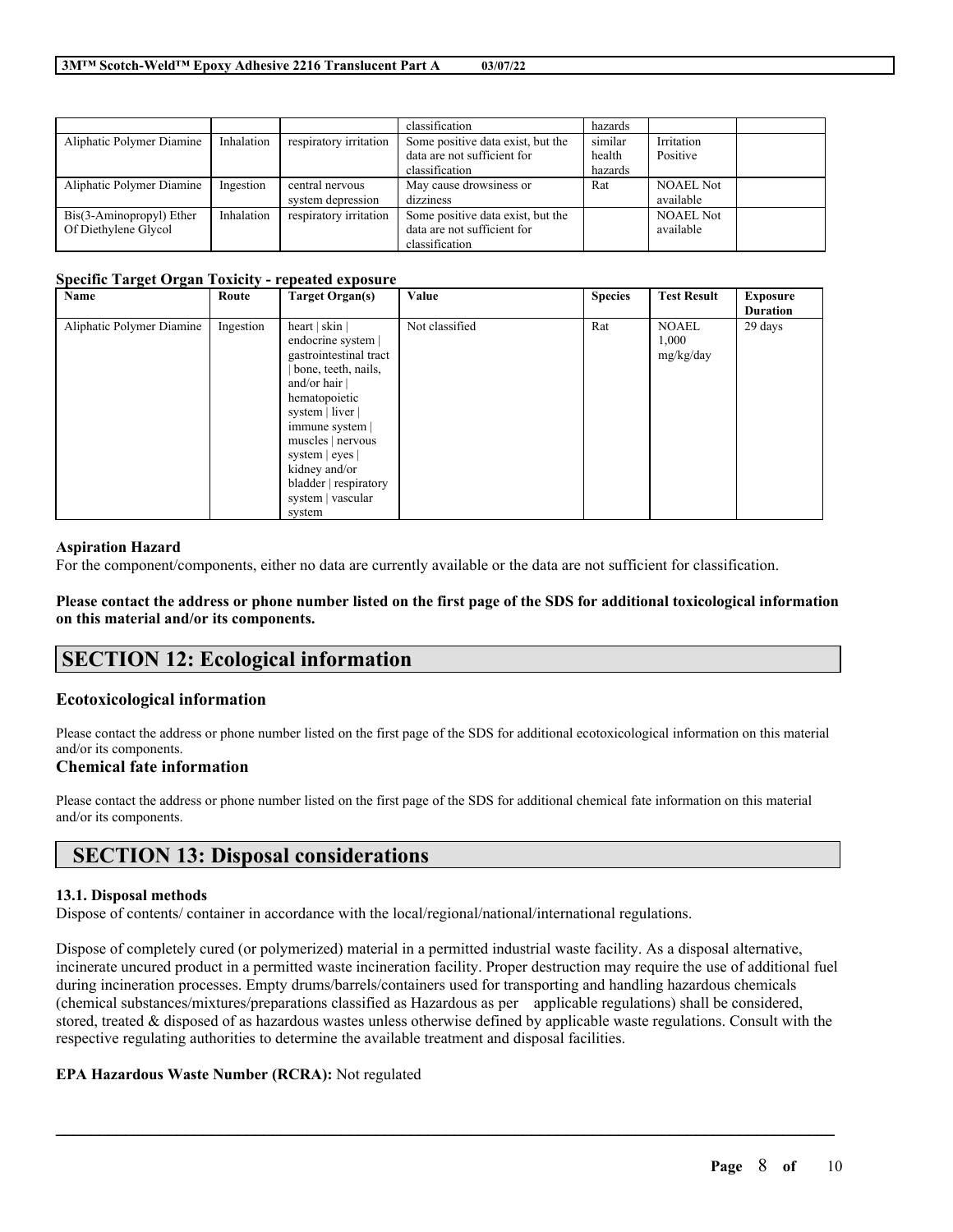# **SECTION 14: Transport Information**

For Transport Information, please visit http://3M.com/Transportinfo or call 1-800-364-3577 or 651-737-6501.

# **SECTION 15: Regulatory information**

### **15.1. US Federal Regulations**

Contact 3M for more information.

#### **EPCRA 311/312 Hazard Classifications:**

| <b>Physical Hazards</b> |
|-------------------------|
|                         |

Not applicable

### **Health Hazards**

| Respiratory or Skin Sensitization                            |
|--------------------------------------------------------------|
| Serious eye damage or eye irritation                         |
| Skin Corrosion or Irritation                                 |
| Specific target organ toxicity (single or repeated exposure) |

### **15.2. State Regulations**

Contact 3M for more information.

### **15.3. Chemical Inventories**

The components of this product are in compliance with the chemical notification requirements of TSCA. All required components of this product are listed on the active portion of the TSCA Inventory.

Contact 3M for more information.

### **15.4. International Regulations**

Contact 3M for more information.

**This SDS has been prepared to meet the U.S. OSHA Hazard Communication Standard, 29 CFR 1910.1200.**

# **SECTION 16: Other information**

### **NFPA Hazard Classification**

**Health:** 2 **Flammability:** 1 **Instability:** 1 **Special Hazards:** None

National Fire Protection Association (NFPA) hazard ratings are designed for use by emergency response personnel to address the hazards that are presented by short-term, acute exposure to a material under conditions of fire, spill, or similar emergencies. Hazard ratings are primarily based on the inherent physical and toxic properties of the material but also include the toxic properties of combustion or decomposition products that are known to be generated in significant quantities.

| <b>Document Group:</b> | $10 - 3173 - 1$ | <b>Version Number:</b>  | 26.02    |
|------------------------|-----------------|-------------------------|----------|
| <b>Issue Date:</b>     | 03/07/22        | <b>Supercedes Date:</b> | 10/13/20 |

DISCLAIMER: The information in this Safety Data Sheet (SDS) is believed to be correct as of the date issued. 3M MAKES NO WARRANTIES, EXPRESSED OR IMPLIED, INCLUDING, BUT NOT LIMITED TO, ANY IMPLIED WARRANTY OF MERCHANTABILITY OR FITNESS FOR A PARTICULAR PURPOSE OR COURSE OF PERFORMANCE OR USAGE OF TRADE. User is responsible for determining whether the 3M product is fit for a particular purpose and suitable for user's method of use or application. Given the variety of factors that can affect the use and application of a 3M product,